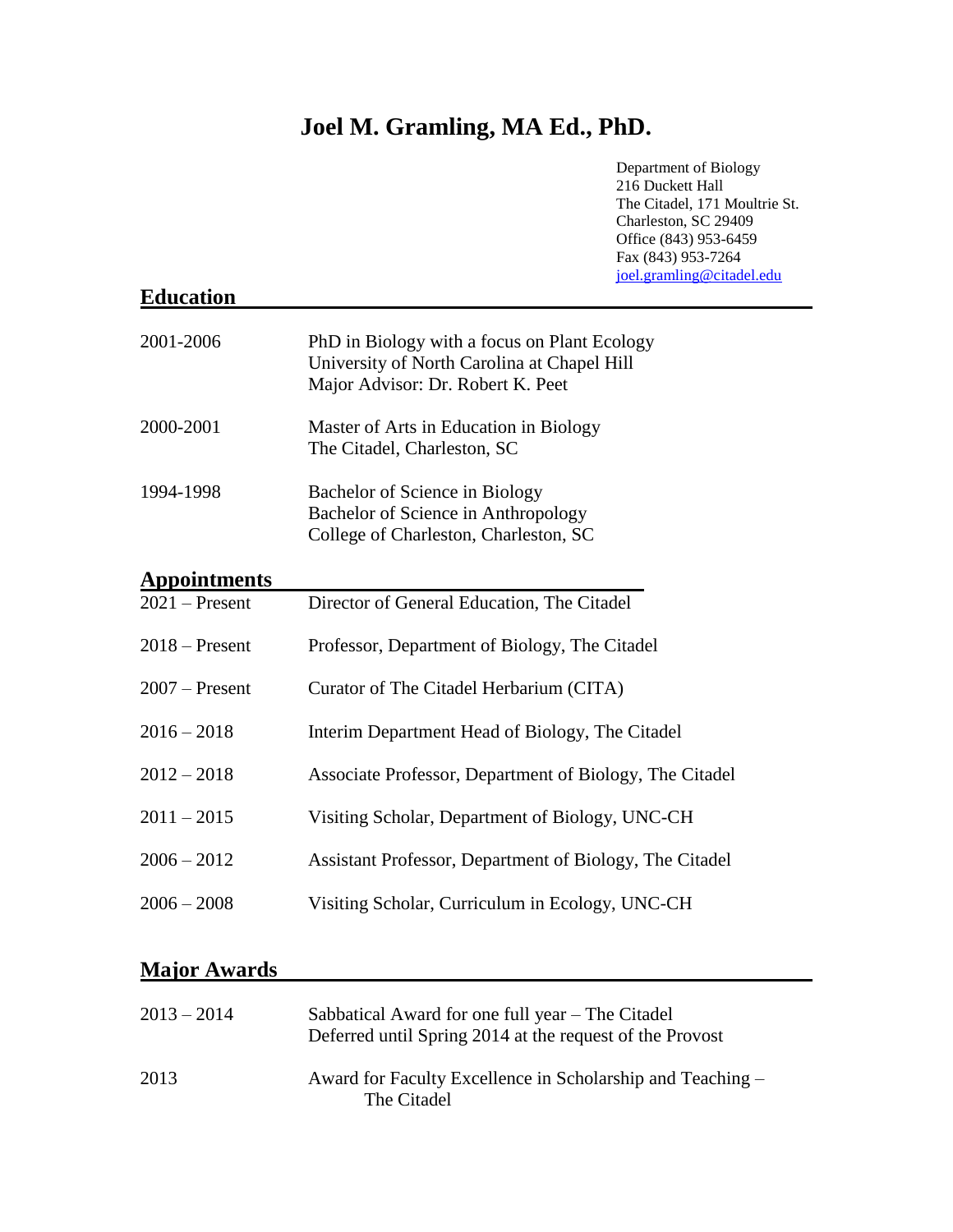#### **Teaching Overview**

#### **A. Courses Taught**

Course Number – Title (Semesters taught)  $*$  = Newly Developed Course

#### **Undergraduate, The Citadel**

- BIOL  $102$  General Biology II (S07, Su07, S08, S09, S10, Su11)
- BIOL  $111$  General Biology Lab I (F07, F15, F16)
- BIOL  $112$  General Biology Lab II (S07, Su07, S09, Su11)
- BIOL  $131$  Intro to Biology Lab I (F16)
- BIOL  $140$  Intro to Biology II (S11)
- BIOL  $141$  Intro to Biology Lab II (S11)
- BIOL  $203^*$  Intro to Plant Biology (F16)
- BIOL  $208^*$  Evolution (F07, F10, F12, S13, S15, F17, F18, F19, F20, F21)
- BIOL  $292^*$  Leadership in Environmental Sustainability (F19)
- BIOL 314 $*$  Vascular Flora of SC (S08, S10, Su11, S13, S16, S21)
- BIOL  $320/321^*$  Independent Research (S08, S09, F09, S10, F10, S12, Su12, S14, S15, S16, F17, S18, F18, S19, F19, S20, F20, S21)
- BIOL  $322^*$  History of Biology (F08, F11,
- BIOL 330 Methods and Applications of Science (F13, F16)
- HONR  $400^*$  Honors Research Project (F13)
- BIOL  $406^*$  Ecology (S12, Su13, S20)
- BIOL 411 Senior Seminar (F19)
- BIOL  $412^*$  Corporate Ecological Sustainability (S15)
- BIOL  $412^*$  General Botany (F15, F17)
- BIOL  $419*$  Economic Botany (F06, F09, F13, F15, F18, F20)
- NTSS 305<sup>\*</sup> Forest, Fish and Fowl: Natural Resource Management (F21)

#### **Graduate, The Citadel**

- BIOL  $514*$  Vascular Flora of SC (S10, S13, S19)
- BIOL  $519*$  Economic Botany (F06, F09, F13, F18)
- BIOL  $601^*$  Evolution of Animals (F07, F10, S12, F12, S15, S17, F20)
- BIOL  $602^*$  Survey of the Plant Kingdom (F08, F11)
- BIOL 609<sup>\*</sup> Seminar in Environmental Studies (Su08, Su12, Su15, Su19)
- BIOL  $611*$  Graduate Research (S08, S09, S10, F10, S11, Su11, F11, Su12, F12, Su13, S14, S15, S16, F19, S20, F20)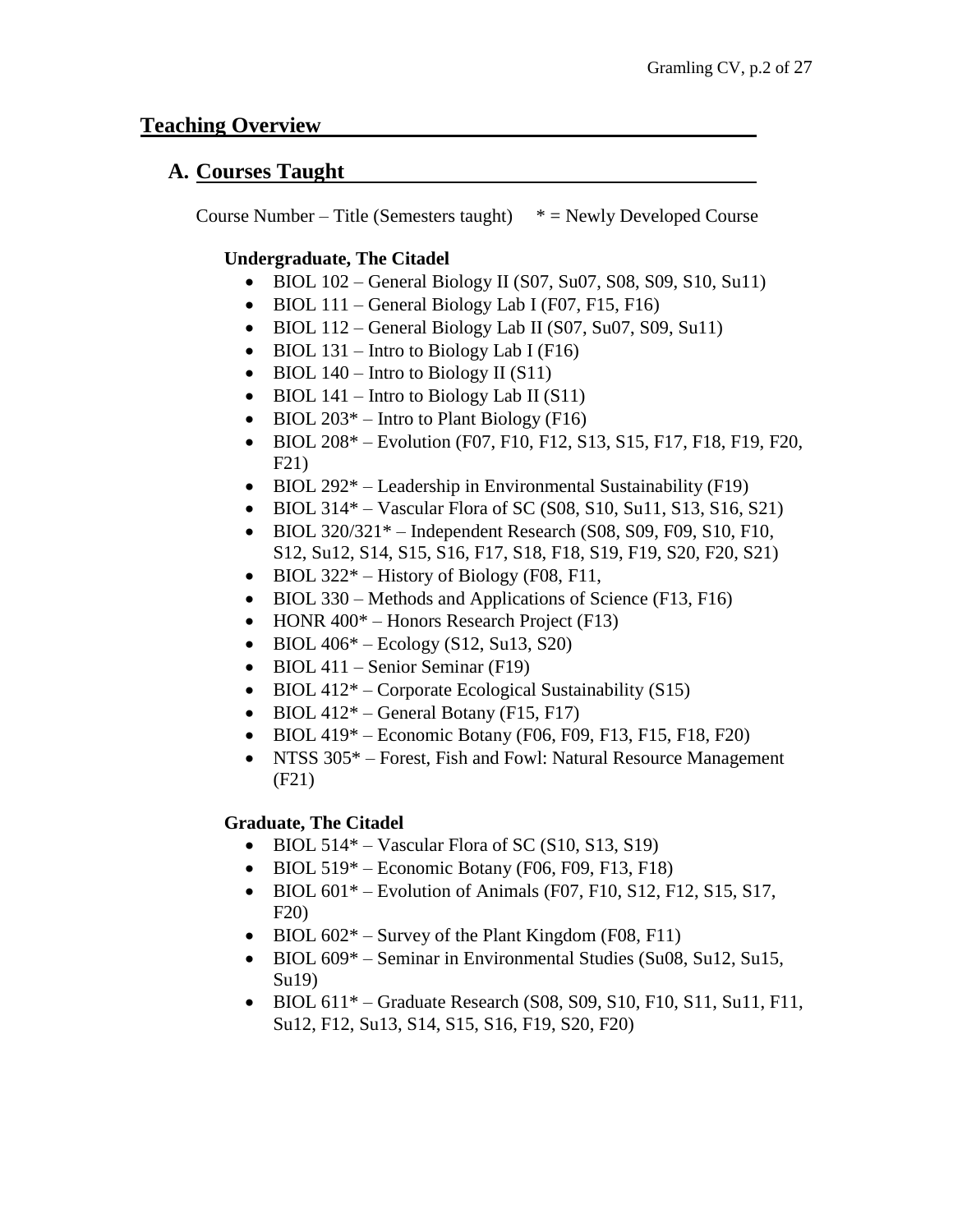## **B. Mentorships**

#### **Cadets, The Citadel**

- Michael Bollick
- Heather Chandler
- Ray Kesler
- Holly Maslowski
- Brian Burnley
- David Lake
- Delta Nunez-Rojas
- Elliot Dillihay
- Jasmine McLamb
- David Spooner
- Alex Pigott
- Judson Riser
- Cody Ahl
- William Gould
- Zach Brownlee
- Andrew Hancox
- Jason Freeland
- Daniel Hyun
- Johnathan Overcash\*
- Erik Usher
- Rosie Eggers
- Jordan Abrams
- Zack Musallam
- Andrew Mai
- Lauren Pringle
- Brian Owens\*
- Daniel Castillo\*
- Lucas Moran
- Daniel Burkhalter
- Tristan Arrowood
- Riley Barnett
- Michael Murphy
- Michael Akers
- William Shugart
- Michael Curtis
- Logan Johnson
- Jacob Knapp

• Katie Linder

#### **Graduate Students, The Citadel**

- Samantha Suiter
- Stacy Turner
- Justin Pye
- John Badila
- Lane Egnew
- Kristie Burr
- Cody Clark
- **Mike Frees**
- Brian Reid
- Katie Story
- Sarah Diaz
- William Oakley
- Jesse Grant
- W. Seth Davis
- Autumn Vaughn
- Paula McCarthy
- Brooke Everly
- Nathan Platt
- Celie Dailey\*
- Claudia Sams

#### **Graduate Students, The College of Charleston**

- Sarah Cech
- Ryan Bollinger
- Brett Taysom
- Anne Cubeta\*
- Jen Jones
- Matt McCalley
- Sarah Latshaw
- Ryan Wenzel
- Kelley Grant Purvis\*
- Melissa Strickland
- Lauren Senn

\* indicates a co-author on a peer-reviewed publication.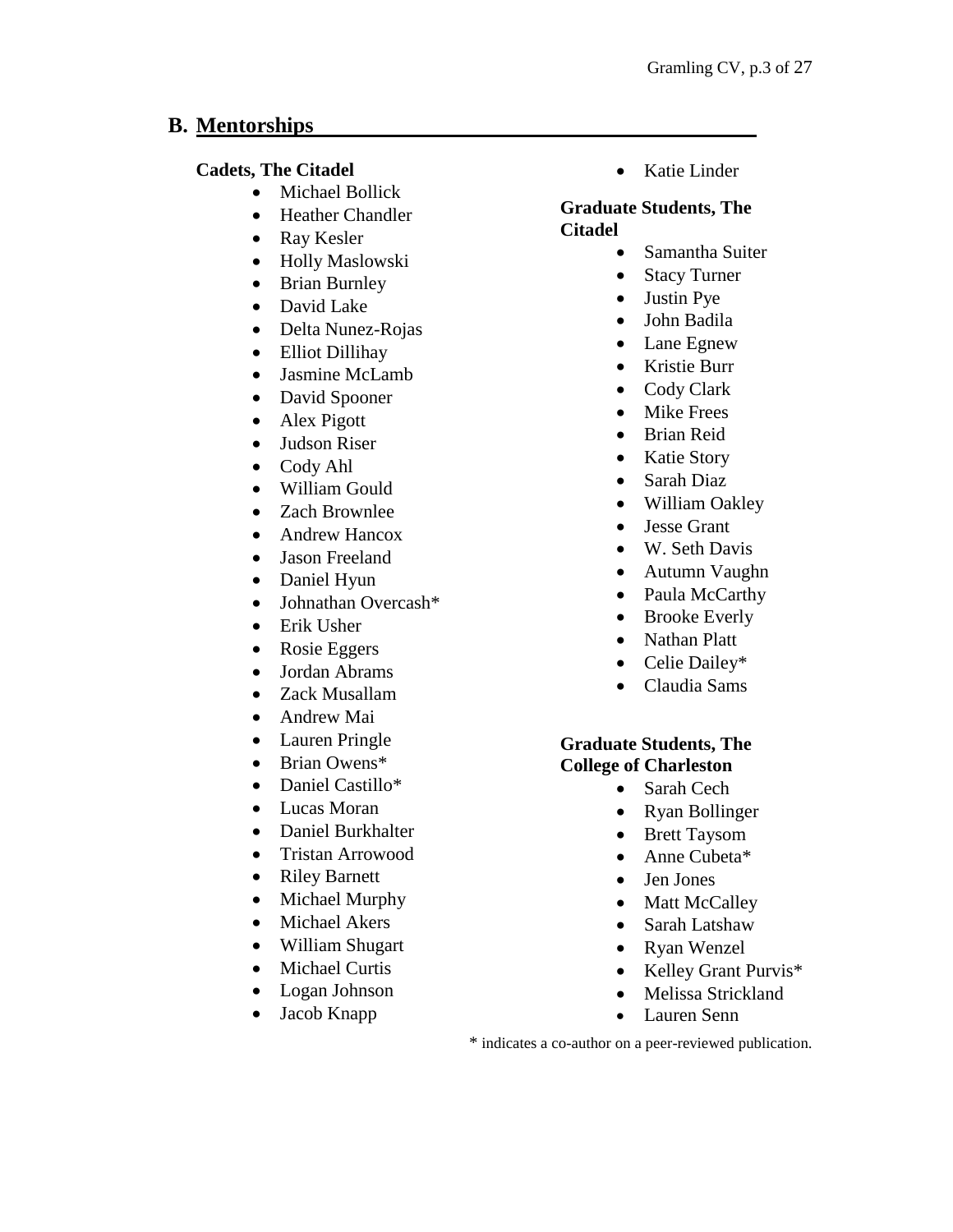#### **A. Peer-Reviewed Publications \_\_\_\_\_\_\_ \_\_\_\_\_\_\_\_\_\_**

- Gustafson, D.J., R.D. Porcher Jr., **J.M. Gramling**, S. Eckert and B. Owens. 2021. Longterm demography study of *Trillium pusillum* var. *pusillum* following Hurricane Hugo in 1989. *Castanea*: Vol 86 (1), 53-60.
- **Gramling, J.M.**, D.J. Castillo, J.M. Overcash, Patrick D. McMillan, and R.D. Porcher,Jr. 2018. Noteworthy Collections – South Carolina. *Castanea* Vol. 83 (1), 122-123.
- Gustafson, D.J., S.E. Woodyard, J. Marquez, W.D. Rhoad, J. Glitzenstein and **J.M. Gramling**. 2017. Greenhouse propagation of the endangered hemiparasite *Schwalbea americana* (American Chaffseed): experimentation and botanical observations. *Native Plants Journal*: Vol 18 (1), 50-59.
- Purvis, K.G., **J.M. Gramling**, and C.J. Murren. 2015. Assessment of Beach Access Paths on Dune Vegetation: Diversity, Abundance and Cover. *Journal of Coastal Research*: Vol 31 (5), 1222-1228.
- Beckley, A.C. and **J.M. Gramling**. 2013. Description and classification of *Lindera melissifolia* habitat in the Southeastern Coastal Plain. *Castanea*: December 2013, Vol. 78 (4): 277-289.
- De Steven, D. and **J.M. Gramling**. 2013. Multiple factors influence the vegetation composition of Southeast U.S. wetlands restored by the Wetlands Reserve Program. *The Journal of the Torrey Botanical Society*: Vol. 140 (4): 453-464.
- De Steven, D. and **J.M. Gramling**. 2012. Diverse Characteristics of Wetlands Restored under the Wetlands Reserve Program in the Southeastern United States. *Wetlands* Vol. 32: 593-604.
- Gramling, J.M. Potential Effects of Laurel Wilt on the Flora of North America. 2010. *Southeastern Naturalist* Vol. 9(4): *827-836*.
- Gramling, J.M. Noteworthy Collections South Carolina. 2010. *Castanea* Vol. 75(2): 274-275.
- Drake, J.M., E.E. Cleland, C. Bowles, K.M. Carney, M.C. Horner-Devine, S.M. Emery, **J.M. Gramling**, A. Nardoni-Laws, M.D. Smith, D.B. Vandermast, E. Fleishman, J.B. Grace, and D. Tilman. 2008. Do non-native plant species affect the shape of productivity-diversity relationships? *American Midland Naturalist* Vol. 159  $(2):$ 55-66.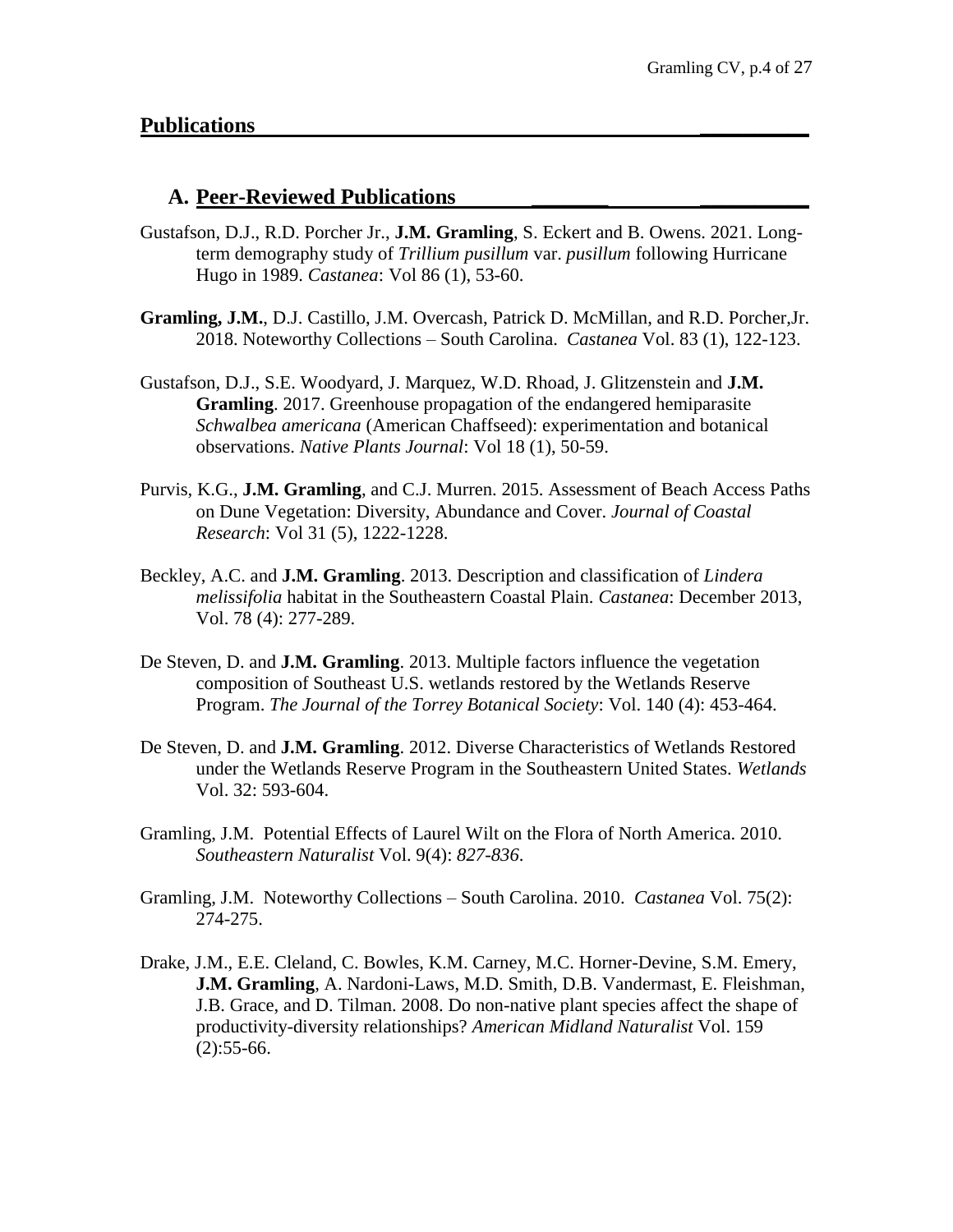- Cleland, E. E., M.D. Smith, S.J. Andelman, C. Bowles, K.M. Carney, M.C. Horner-Devine, J.M. Drake, S.M. Emory, **J.M. Gramling**, and D.B. Vandermast. 2004. Invasion in space and time: non-native species richness and relative abundance respond to interannual variation in productivity and diversity. *Ecology Letters*  7:947-957.
- Marko, P.B., S.C. Lee, A.M. Rice, **J.M. Gramling**, T.M. Fitzhenry, J.S. McAlister, G.R. Harper and A.L. Moran. 2004. Mislabeling of a depleted reef fish. *Nature*  430:310.
- Peet, R.K., J.D. Fridley and **J.M. Gramling**. 2003. Variation in species richness and species pool size across a pH gradient in forests of the southern Blue Ridge Mountains. *Folio Geobotanica* 38:391-401.

### **B. Publications Currently in Review \_\_\_\_\_\_\_\_\_ \_\_\_\_\_\_\_ \_\_\_\_\_**

Dailey, Cecelia, **J.M. Gramling**, and R.D. Porcher, Jr. 2021. Noteworthy Collections – South Carolina. Submitted. *Castanea* Vol. xx (x): xx-xx. Accepted with minor revisions

#### **C. Other Publications (Book Reviews and Non-Refereed Journals)\_\_\_\_\_\_\_**

- Gramling, J.M. 2021. Book Review Wild about Weeds: Garden Design with Rebel Plants. *Native Plants Journal*: Vol 22 (1), 103.
- Gramling, J.M. 2018. Book Review Essential Native Trees and Shrubs for the Eastern United States: The Guide to Creating a Sustainable Landscape. *Native Plants Journal*: Vol 19 (1), 55.
- Gramling, J.M. 2017. Book Review Native Plants of the Southeast: A Comprehensive Guide to the Best 460 Species for the Garden. *Native Plants Journal*: Vol 18 (1), 86.
- Gramling, J.M. Laurel Wilt, a Growing Disease Problem in Bays and Other Woody Species. 2011. *The Journal of the South Carolina Native Plant Society* Spring 2011: 5-7.
- Gramling, J.M. Epiphytic Plants of South Carolina. 2010. *The Journal of the South Carolina Native Plant Society* Summer 2010: 10-12.

#### **D. Technical Reports \_\_\_\_\_\_\_\_\_\_\_\_\_\_\_ \_\_**

Gramling, J.M. 2020-2021 Annual Report of Faircloth Property Research Activities and Outcomes. Submitted by the Department of Biology, The Citadel to The Citadel Foundation; July 2021.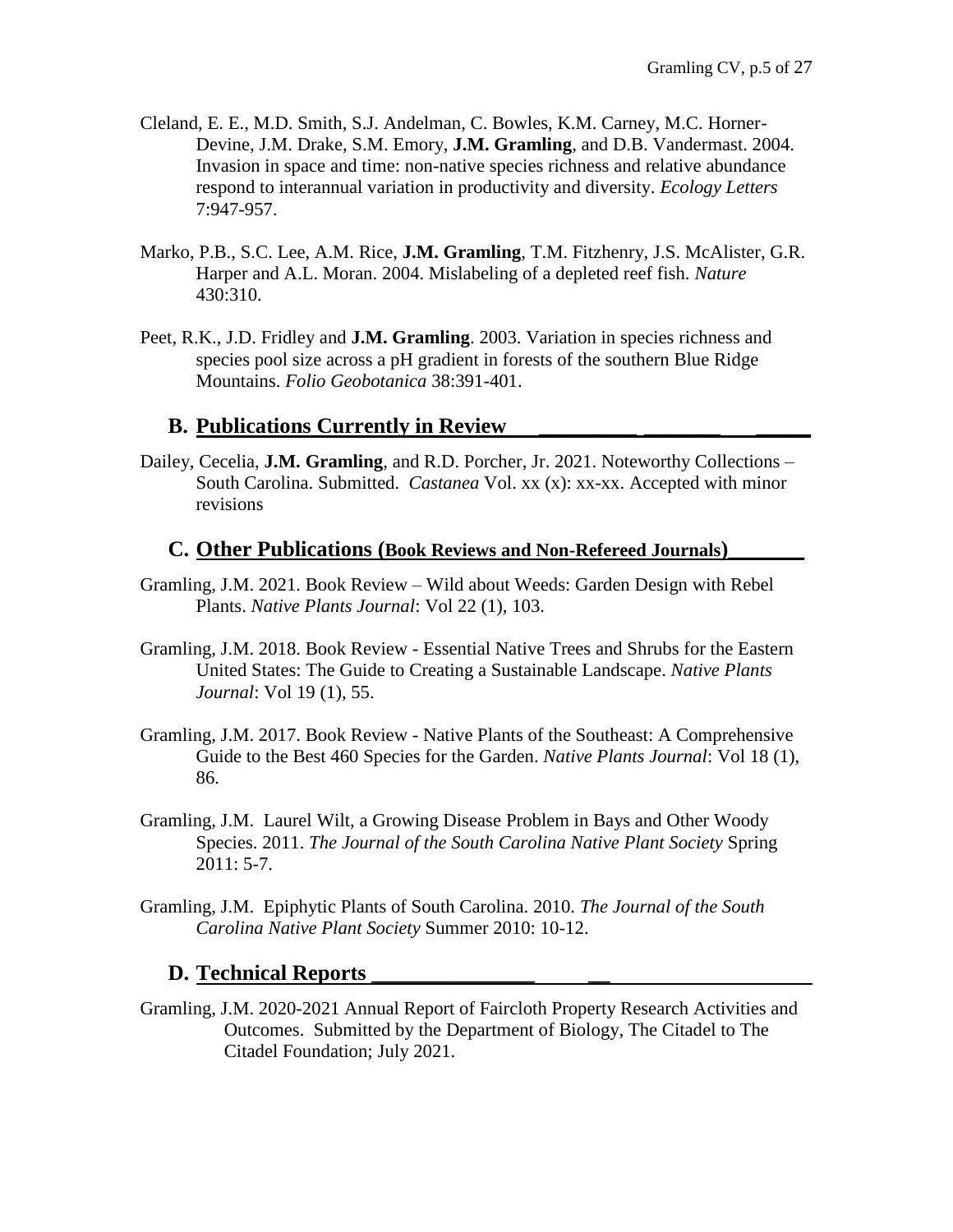- Gramling, J.M., *Lindera melissifolia* (Pondberry) Monitoring 2019-2020 at Marine Corps Air Station Beaufort, South Carolina. Final Report. Submitted to MCAS Beaufort; Department of Navy and US Fish and Wildlife Service. Sep 2020.
- Gramling, J.M. 2019-2020 Annual Report of Faircloth Property Research Activities and Outcomes. Submitted by the Department of Biology, The Citadel to The Citadel Foundation; June 2020.
- Gramling, J.M., *Lindera melissifolia* (Pondberry) Monitoring 2018-2019 at Marine Corps Air Station Beaufort, South Carolina. Final Report. Submitted to MCAS Beaufort; Department of Navy and US Fish and Wildlife Service. Aug 2019.
- Gramling, J.M. 2018-2019 Annual Report of Faircloth Property Research Activities and Outcomes. Submitted by the Department of Biology, The Citadel to The Citadel Foundation; June 2019.
- Gramling, J.M., *Lindera melissifolia* (Pondberry) Monitoring 2017-2018 at Marine Corps Air Station Beaufort, South Carolina. Final Report. Submitted to MCAS Beaufort; Department of Navy and US Fish and Wildlife Service. July 2018.
- Gramling, J.M. 2017-2018 Annual Report of Faircloth Property Research Activities and Outcomes. Submitted by the Department of Biology, The Citadel to The Citadel Foundation; July 2018.
- Gramling, J.M., *Lindera melissifolia* (Pondberry) Monitoring 2016-2017 at Marine Corps Air Station Beaufort, South Carolina. Final Report. Submitted to MCAS Beaufort; Department of Navy and US Fish and Wildlife Service. August 2017.
- Gramling, J.M. 2016-2017 Annual Report of Faircloth Property Research Activities and Outcomes. Submitted by the Department of Biology, The Citadel to The Citadel Foundation; May 2017.
- **Gramling, J.M.** and J.M. Overcash, *Lindera melissifolia* (Pondberry) Monitoring 2015- 2016 at Marine Corps Air Station Beaufort, South Carolina. Final Report. Submitted to MCAS Beaufort; Department of Navy and US Fish and Wildlife Service. October 2016.
- Gramling, J.M. 2015-2016 Annual Report of Faircloth Property Research Activities and Outcomes. Submitted by the Department of Biology, The Citadel to The Citadel Foundation; May 2016.
- Gramling, J.M., *Lindera melissifolia* (Pondberry) Monitoring 2014-2015 at Marine Corps Air Station Beaufort, South Carolina. Final Report. Submitted to MCAS Beaufort; Department of Navy and US Fish and Wildlife Service. September 2015.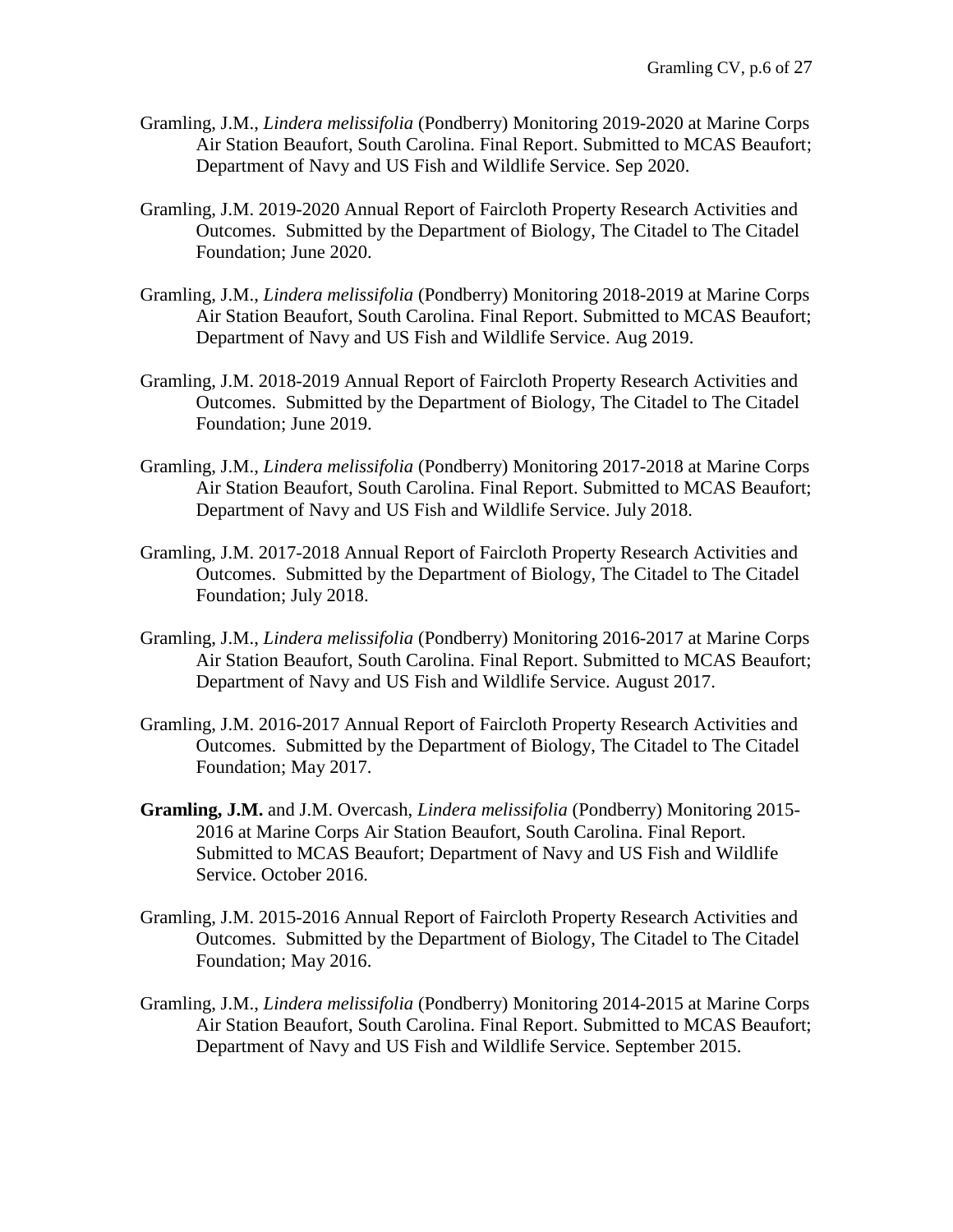- Gramling, J.M. 2014-2015 Annual Report of Faircloth Property Research Activities and Outcomes. Submitted by the Department of Biology, The Citadel to The Citadel Foundation; May 2015.
- Gramling J.M. Fairlawn Tract B-1 Baseline Report-December 2014. This study was commissioned by The Nature Conservancy as a part of the Boeing Expansion Program Mitigation Plan. Submitted to The Nature Conservancy in December 2014.
- Gramling J.M. Fairlawn Tract B-2a Baseline Report-December 2014. This study was commissioned by The Nature Conservancy as a part of the Boeing Expansion Program Mitigation Plan. Submitted to The Nature Conservancy in December 2014.
- Gramling J.M. Keystone Tract Baseline Report-December 2014. This study was commissioned by The Lowcountry Open Land Trust as a part of the Boeing Expansion Program Mitigation Plan. Submitted to The Lowcountry Open Land Trust in December 2014.
- **Gramling, J.M.**, and K. Burr. *Lindera melissifolia* (Pondberry) Monitoring 2013-2014 at Marine Corps Air Station Beaufort, South Carolina. Final Report. Submitted to MCAS Beaufort; Department of Navy and US Fish and Wildlife Service. August 2014.
- Gramling, J.M. 2013-2014 Annual Report of Faircloth Property Research Activities and Outcomes. Submitted by the Department of Biology, The Citadel to The Citadel Foundation; May 2014.
- **Gramling, J.M.**, and K. Burr. *Lindera melissifolia* (Pondberry) Monitoring 2012-2013 at Marine Corps Air Station Beaufort, South Carolina. Final Report. Submitted to MCAS Beaufort; Department of Navy and US Fish and Wildlife Service. December 2013.
- Gramling J.M. *Final Report for Washo Reserve Cypress Study*. Submitted to The Nature Conservancy. December 2013.
- Gramling J.M. *A vegetation survey of Kiawah Island*. Final report. Submitted to the Town of Kiawah Island. December 2012.
- Gramling J.M. *Wambaw tract biological survey*. Final report. Submitted to The Nature Conservancy. December 2012.
- **Gramling, J.M.**, K. Burr, AC. Beckley and D.J. Gustafson. *Lindera melissifolia* (Pondberry) Monitoring 2011-2012 at Marine Corps Air Station Beaufort, South Carolina. 2012. Final Report. Submitted to MCAS Beaufort; Department of Navy June 2012.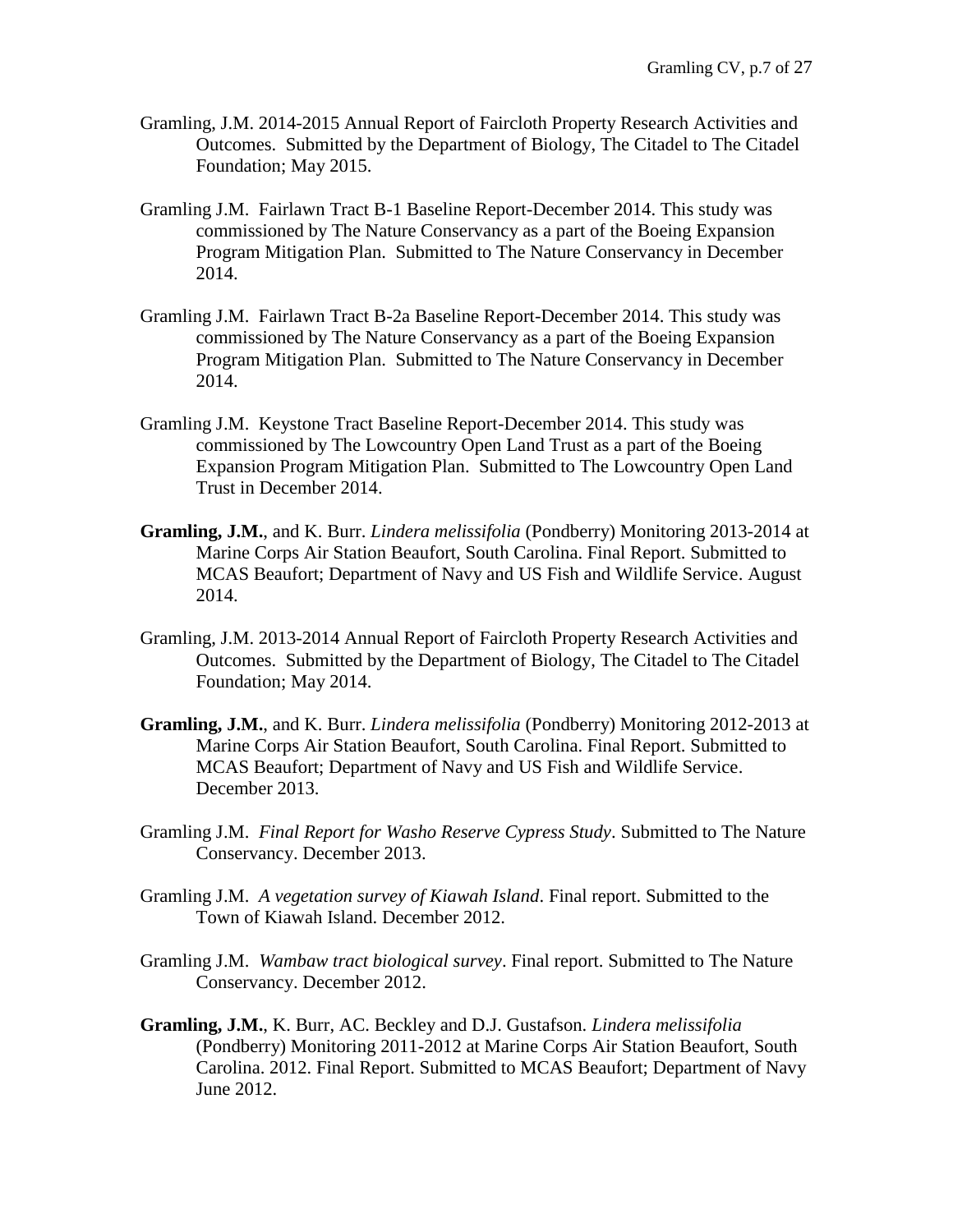- De Steven, D. and **Gramling, J.M.** *Assessing Wetland Restoration Practices on Southern Agricultural Lands: The Wetlands Reserve Program in the Southeastern Coastal Plain*. 2011. Final report to the U.S. Department of Agriculture National Resources Conservation Service, CEAP- Wetlands.
- Gramling, J.M. *Status of Wetland Restoration Projects on South Carolina Agricultural Lands*. 2011. Final Report. USDA-Forest Service Project 10-JV-11330127-006.
- **Gramling, J.M.** and A.E. Gramling. 2010. *A survey of Litsea aestivalis (Pondspice) in the Francis Marion National Forest*. Final Report. USDA-Forest Service. Project AG-4670-C-10-0035.
- Gramling, J.M. *A Survey of Noisette Creek Preserve in North Charleston, South Carolina*. 2008. Submitted to The Michaux Conservancy in North Charleston, SC in June 2008.
- Gramling, J.M. *A Survey of Lighthouse Inlet Heritage Preserve*. 2007. Submitted to the South Carolina Department of Natural Resources, Heritage Trust Program in October 2007.
- Gramling, J.M. 2003. *Pond cypress savannas of the Francis Marion National Forest, SC*. Delivered to the USDA Forest Service as a report with GIS mapping products.

Gramling, J.M. 2001. *A floristic inventory of Yeamans Hall Plantation, Hanahan, SC*.

#### **Presented Research**

#### **A. Presentations – National Conferences and Meetings**

| October 2018 | "Greenhouse propagation of the endangered hemiparasite"<br>Schwalbea americana (American Chaffseed): experimentation and<br>botanical studies" was presented at the 12 <sup>th</sup> Biennial Longleaf<br><b>Conference</b> in Alexandria, LA on October 24, 2017 by co-author<br>Dr. Danny Gustafson. |
|--------------|--------------------------------------------------------------------------------------------------------------------------------------------------------------------------------------------------------------------------------------------------------------------------------------------------------|
| April 2017   | "Phenotypic Change in Sweetgrass (Muhlenbergia sp.) as a Result<br>of Soil composition" was presented at the National Conference<br>on Undergraduate Research (NCUR) in Memphis, TN on April<br>7, 2017 by cadet co-author Daniel Castillo.                                                            |
| August 2013  | "Assessment of Beach Access Paths on Dune Vegetation" was<br>presented at the <b>Ecological Society of America</b> 's 98 <sup>th</sup> Annual                                                                                                                                                          |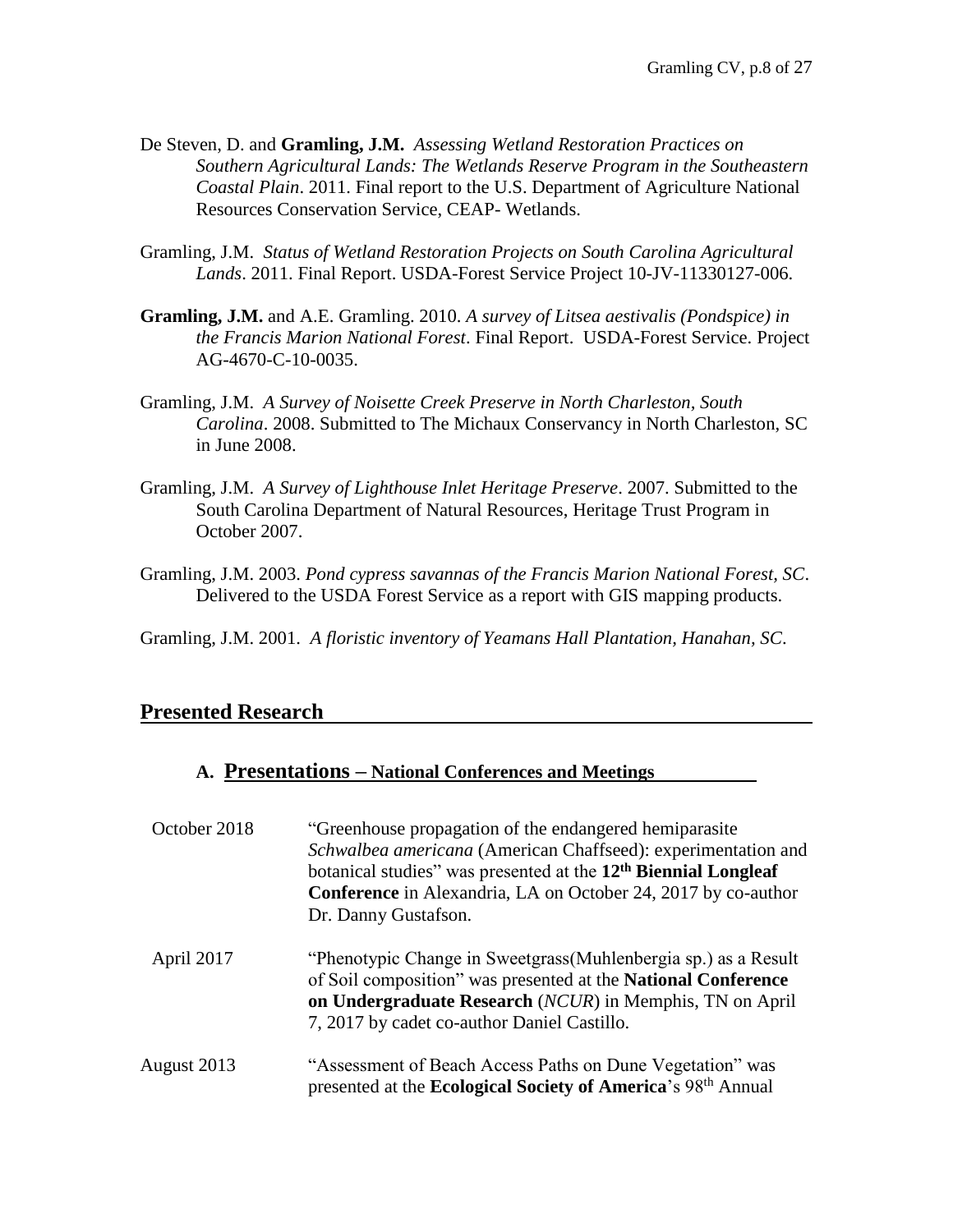|                  | Meeting in Minneapolis, Minnesota by graduate student Kelly<br>Grant Purvis.                                                                                                                                                                                                                            |
|------------------|---------------------------------------------------------------------------------------------------------------------------------------------------------------------------------------------------------------------------------------------------------------------------------------------------------|
| June 2013        | "Variation in vegetation composition of wetlands restored by the<br>Wetlands Reserve Program in the Southeastern United States" was<br>presented at the Society of Wetland Scientists' Annual Meeting in<br>Duluth, Minnesota by collaborator Diane De Steven.                                          |
| August 2011      | "Diverse Wetland Restoration Approaches under Working-Lands<br>Programs in the Southeastern U.S.: Implications for Ecosystem<br>Services" was presented at the Ecological Society of America's<br>96 <sup>th</sup> Annual Meeting in Austin, Texas by collaborator Diane De<br>Steven.                  |
| August 2011      | "A habitat characterization and suitability model for the<br>endangered wetland plant Lindera melissifolia in the Southeastern<br>Coastal Plain" was presented at the Ecological Society of<br>America's 96 <sup>th</sup> Annual Meeting in Austin, Texas by graduate<br>student Anne Cubeta.           |
| <b>July 2011</b> | "Diverse Applications of Wetland Restoration Practices in the<br>Southeastern U.S. and the Implications for Ecosystem Services"<br>was presented at the Soil and Water Conservation Society's 66 <sup>th</sup><br>International Annual Conference in Washington, DC by<br>collaborator Diane De Steven. |
| August 2009      | Presented "Predictions and early observations on the impact of<br>Laurel Wilt Disease on the Flora of North America" at the<br>Ecological Society of America's 94 <sup>th</sup> Annual Meeting in<br>Albuquerque, New Mexico.                                                                           |
| August 2008      | Presented "A biogeographical analysis of South Carolina's<br>hammock islands and its conservation implications" at the<br>Ecological Society of America's 93 <sup>rd</sup> Annual Meeting in<br>Milwaukee, Wisconsin.                                                                                   |
| August 2005      | Presented on "Constructing localized species pools to test<br>dispersal limitation in woody plants of the Southeastern United<br>States" at the Ecological Society of America's 90 <sup>th</sup> Annual<br>Meeting, Montreal, Quebec, Canada.                                                           |
| August 2003      | Presented on "Species richness and species pool size variation<br>across pH gradients in Southern Blue Ridge forests" at the<br><b>Ecological Society of America</b> 's 88 <sup>th</sup> Annual Meeting,<br>Savannah, GA                                                                                |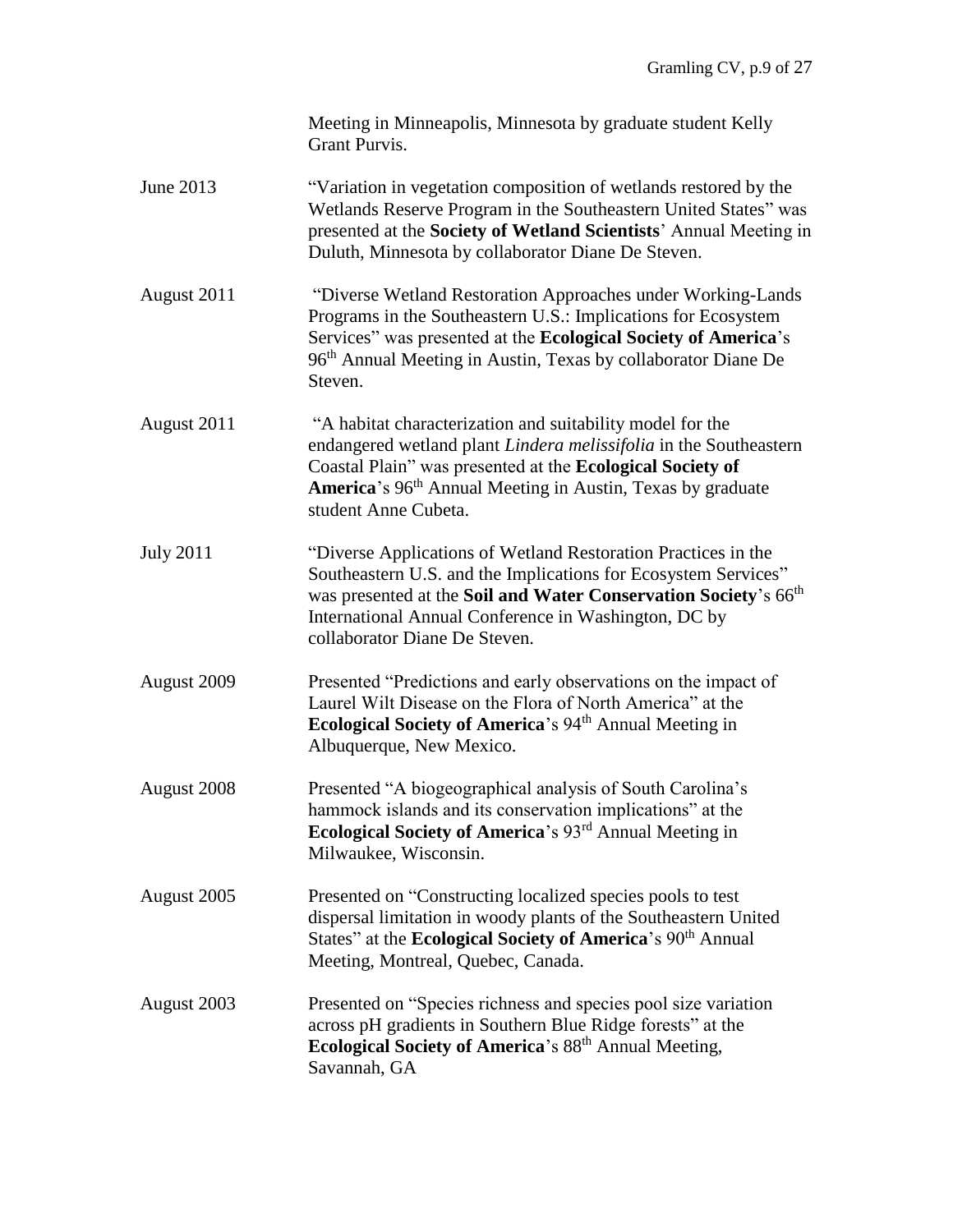# **B. Presentations – Regional Conferences and Meetings**

| November 2019    | "Long-term demography study of Trillium pusillum var. pusillum<br>following the Hurricane Hugo in 1989." was presented at the 4 <sup>th</sup><br>Annual SoCon Undergradutate Research Forum (SURF) at<br>Wofford College in Spartanburg, SC on November 2, 2019 by<br>cadet co-author Sam Eckert.          |
|------------------|------------------------------------------------------------------------------------------------------------------------------------------------------------------------------------------------------------------------------------------------------------------------------------------------------------|
| April 2018       | "28-year demographic study of Trillium pusillum var. pusillum."<br>was presented at the 79 <sup>th</sup> Annual Meeting of the <b>Association of</b><br>Southeastern Biologists in Myrtle Beach, SC by cadet co-author<br>Brian Owens.                                                                     |
| October 2016     | "Phenotypic change in <i>Muhlenbergia capillaris</i> as a result of soil<br>composition" was presented at the SoCon Undergradutate<br><b>Research Forum</b> (SURF) at Wofford College in Spartanburg, SC<br>on October 28, 2016 by cadet co-authors Jordan Abrams and<br>Daniel Castillo.                  |
| <b>July 2016</b> | "A Lowcountry Botanical Potpourri" was co-presented with Dr.<br>Richard Porcher Jr. as the Plenary Lecture for the 33rd Annual<br>Cullowhee Native Plants Conference in Cullowhee, NC on July,<br>21, 2016.                                                                                                |
| April 2015       | "Wetland Assessment of a Blackwater Swamp along the Black<br>River, Georgetown County, South Carolina" was presented at the<br>76 <sup>th</sup> Annual Meeting of the Association of Southeastern<br>Biologists in Chattanooga, TN by cadet co-authors Johnathan<br>Overcash and Erik Usher in April 2015. |
| April 2014       | "The short term effects of Laurel Wilt on Southeastern coastal<br>plant species." was presented at the 75 <sup>th</sup> Annual Meeting of the<br><b>Association of Southeastern Biologists in Spartanburg, SC by</b><br>cadet co-author Zach J. Brownlee in April 2014.                                    |
| April 2012       | "Conservation Effects of Wetland Restoration Practices in the<br>Southeastern Wetlands Reserve Program" was presented at the<br>Association of Southeastern Biologists' 73rd Annual Meeting in<br>Athens, Georgia by collaborator Diane De Steven.                                                         |
| April 2012       | "Using species distribution modeling to develop a restoration<br>framework for Lindera melissifolia in the Southeastern Coastal<br>Plain" was presented at the Association of Southeastern<br>Biologists' 73 <sup>rd</sup> Annual Meeting in Athens, Georgia by graduate<br>student Anne Cubeta.           |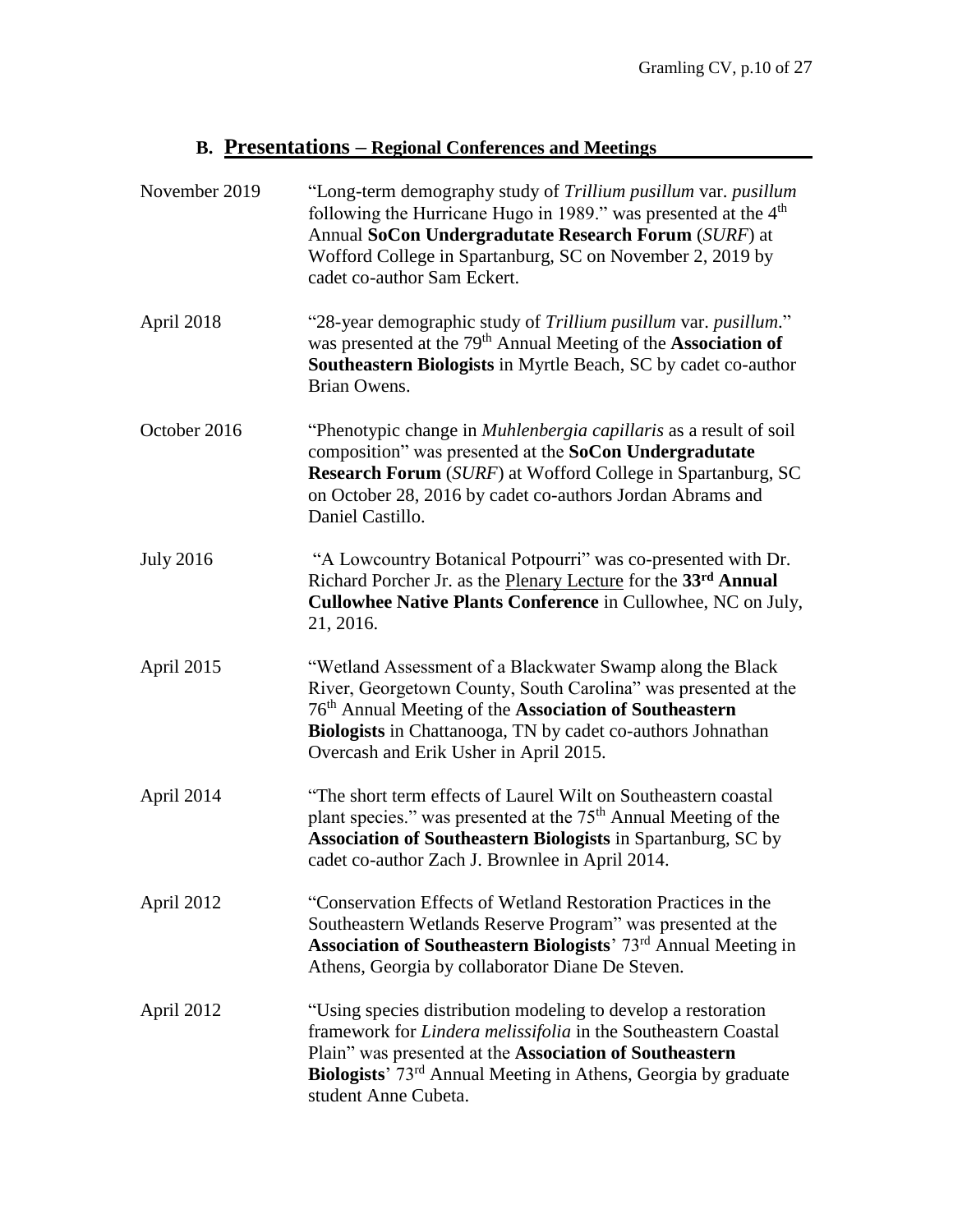| February 2009 | Presented on the "Effects of Laurel Wilt Disease on Plant" |
|---------------|------------------------------------------------------------|
|               | Communities" at the USDA-Forest Service sponsored 2009     |
|               | Laurel Wilt Conference in Savannah, GA.                    |

## **C. Presentations – Local Conferences and Meetings \_\_\_\_\_\_**

| May 2017     | Presented "Plant Ecology in the Lowcountry: From Discovery to<br>Recovery" as the Keynote Speaker at the 2017 Bulls Bay Nature<br>Festival in Awendaw, SC on May 20, 2017.                                                                                                           |
|--------------|--------------------------------------------------------------------------------------------------------------------------------------------------------------------------------------------------------------------------------------------------------------------------------------|
| March 2017   | "Phenotypic change in <i>Muhlenbergia capillaris</i> as a Result of Soil<br>Concentration" was presented at The Citadel Academy of Science<br>and Mathematics (CASM) Banquet in Charleston SC on March<br>16, 2017 by cadet co-author Jordan Abrams.                                 |
| March 2016   | "Phenotypic change in Sweetgrass (Muhlenbergia spp.) as a Result<br>of Soil Concentration" was presented at The Citadel Academy of<br>Science and Mathematics (CASM) Banquet in Charleston SC on<br>March 17, 2016 by cadet co-author Jordan Abrams.                                 |
| March 2016   | "What is CITA?" was presented at The Citadel Academy of<br>Science and Mathematics (CASM) Banquet in Charleston SC on<br>March 17, 2016 by cadet co-author Zack Musallam.                                                                                                            |
| June 2015    | Co-presented "A Lowcountry Botanical Potpourri" with Dr.<br>Richard Porcher Jr. as the Keynote address for the SC Native<br>Plant Society Annual Symposium in Charleston, SC on June 13,<br>2015.                                                                                    |
| March 2014   | "Wetland Assessment: An Ecological Analysis of the Faircloth<br>Property on the Black River" was presented at the Citadel Student<br>Research Conference by Cadets Erik Usher and Johnathan<br>Overcash and won 1 <sup>st</sup> place for the best undergraduate research<br>poster. |
| October 2012 | "Cypress regeneration at Washo Reserve" was presented to the<br>Washo Working Group: a cooperative partnership of SC-<br>Department of Natural Resources, The Nature Conservancy, US<br>Fish and Wildlife Service and Ducks Unlimited on October 30 <sup>th</sup><br>2012.           |

# **D. Invited Presentations, Meetings, and Workshops**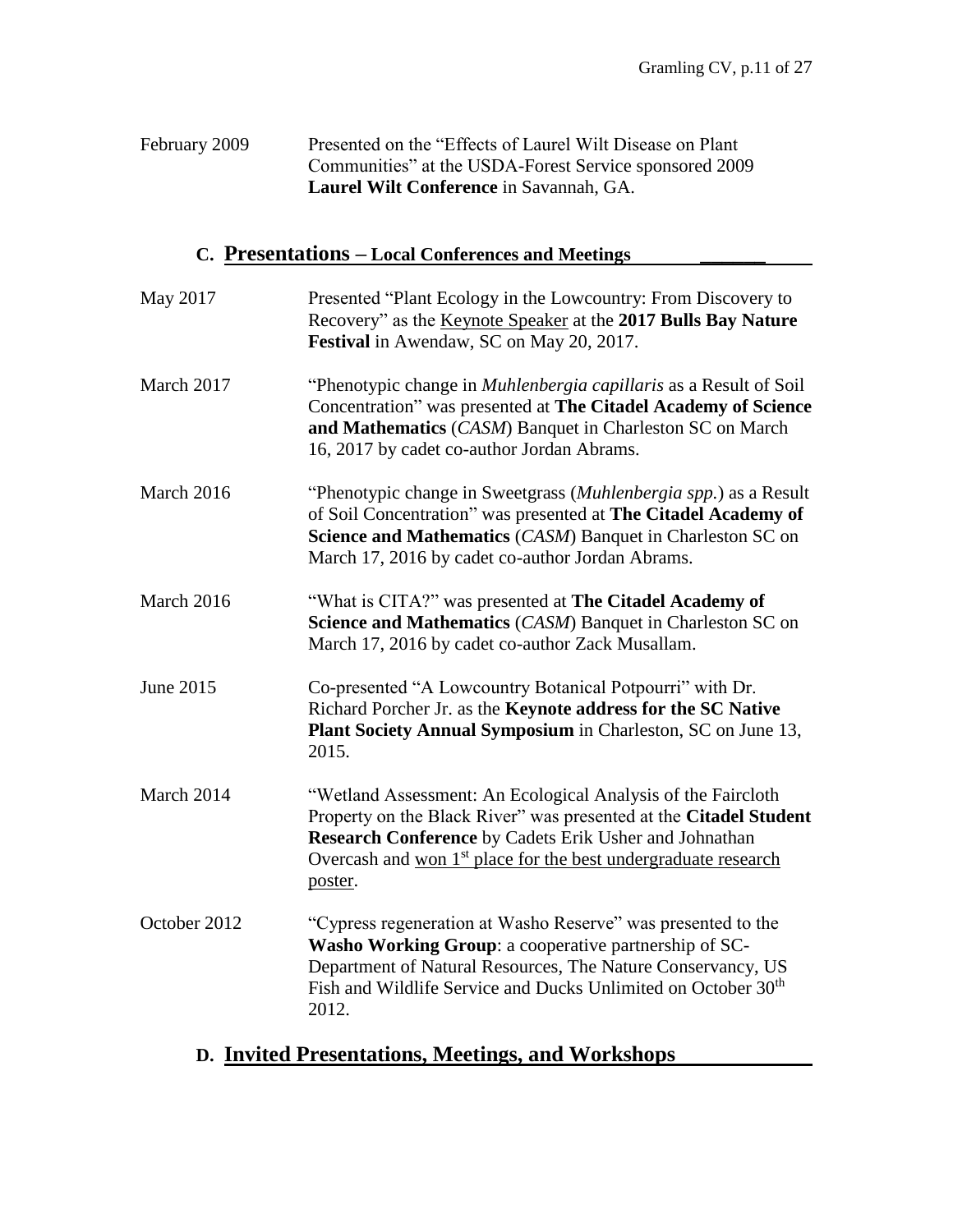| May 2019          | Co-led "Carolina Bay/Wildflower Walk" with Dr. Richard Porcher<br>Jr. at the Bulls Bay Nature Festival in Awendaw, SC on May 18,<br>2019.                                                                                                                                                                                                                                                            |
|-------------------|------------------------------------------------------------------------------------------------------------------------------------------------------------------------------------------------------------------------------------------------------------------------------------------------------------------------------------------------------------------------------------------------------|
| September 2018    | "Rediscovering the Lowcountry Landscape in the Footsteps of Our<br>Forebears" was co-presented with Dr. Richard Porcher Jr. at the<br>2018 Native Plant Forum at Magnolia Plantation and Gardens in<br>Charleston, SC on September 22, 2018.                                                                                                                                                         |
| August 2018       | "Rediscovering the Lowcountry Landscape in the Footsteps of Our<br>Forebears" was presented by co-author Dr. Richard Porcher Jr. for<br>the Coastal Master Naturalists Association at Johns Island<br>Regional Library in Charleston, SC on August 30, 2018.                                                                                                                                         |
| April 2018        | Presented "Rediscovering the Lowcountry Landscape" with Dr.<br>Richard Porcher Jr. at the Native Plant Festival hosted by Old<br>Santee Canal Park in Moncks Corner, SC on April 7, 2018.                                                                                                                                                                                                            |
| May 2017          | Co-led "Carolina Bay/Wildflower Walk" with Dr. Richard Porcher<br>Jr. at the Bulls Bay Nature Festival in Awendaw, SC on May 20,<br>2017.                                                                                                                                                                                                                                                            |
| April - June 2016 | Presented a workshop titled "Schoolyard Ecology" as a contributor<br>to the STEM Ambassadors Program on April 16, 2016 and then<br>conducted a follow-up activity with the participants on June $10th$ .<br>This was part of an outreach program for Lowcountry teachers that<br>was coordinated by The Citadel's STEM Center, the School of<br>Education and the School of Science and Mathematics. |
| May 2016          | Co-led "Carolina Bay/Wildflower Walk" with Dr. Richard Porcher<br>Jr. at the Bulls Bay Nature Festival in Awendaw, SC on May 19,<br>2016.                                                                                                                                                                                                                                                            |
| April 2016        | Lecture for the Charleston Natural History Society/Audubon<br>Society– I gave a lecture titled "Plant Ecology in the Lowcountry:<br>From Discovery to Recovery" on April 13, 2016.                                                                                                                                                                                                                   |
| September 2015    | Led a workshop titled "Basic Botany" for Clemson Extension at<br>Caw Caw Interpretive Center in Ravenel, SC on September 1,<br>2015.                                                                                                                                                                                                                                                                 |
| May - June $2015$ | Presented a workshop titled "Schoolyard Ecology" as a contributor<br>to the STEM Ambassadors Program on May 2, 2015 and then<br>conducted a follow-up activity with the participants on June 19th.<br>This was part of an outreach program for Lowcountry teachers that                                                                                                                              |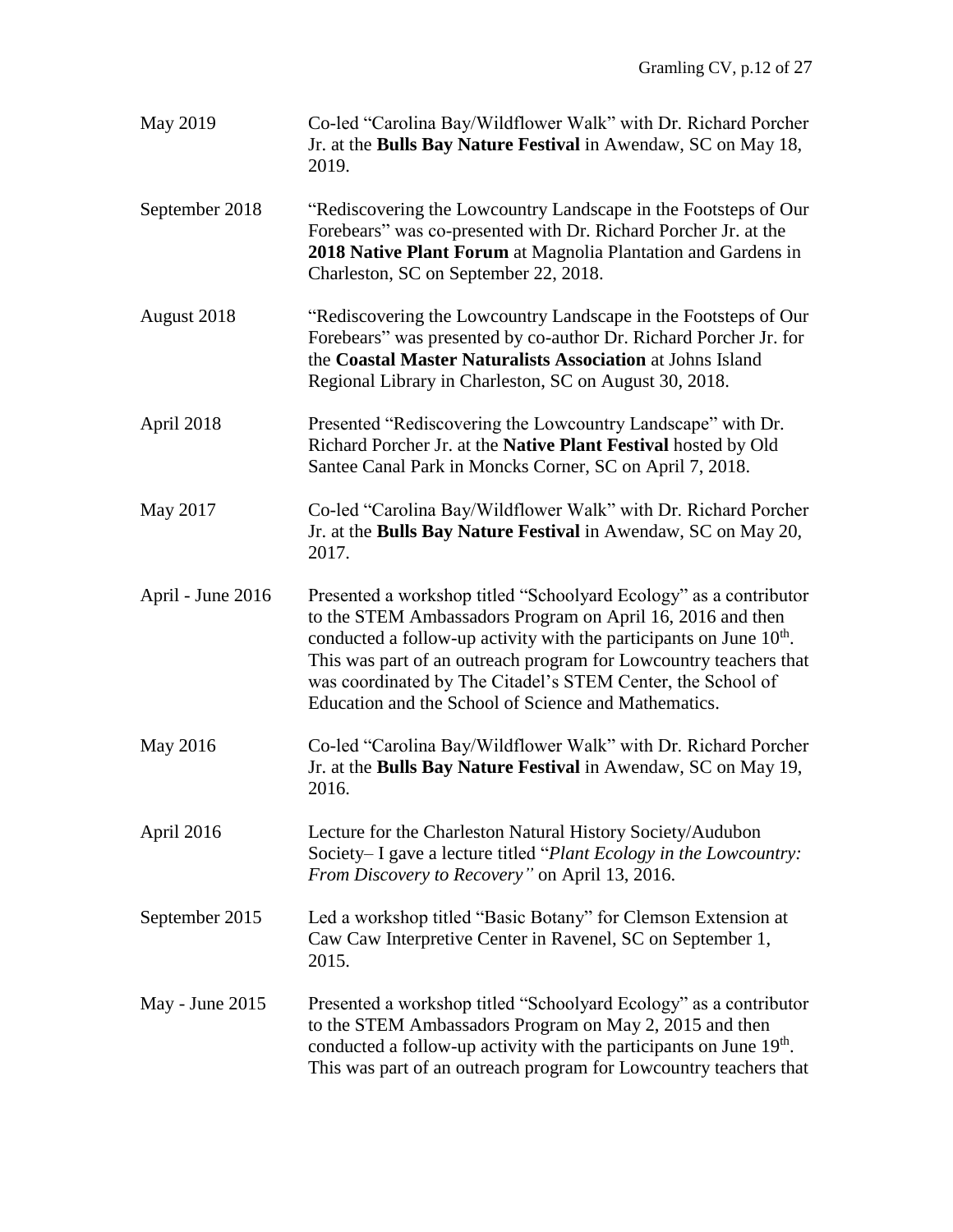|                | was coordinated by The Citadel's STEM Center, the School of<br>Education and the School of Science and Mathematics.                                                                                                                                               |
|----------------|-------------------------------------------------------------------------------------------------------------------------------------------------------------------------------------------------------------------------------------------------------------------|
| June 2015      | Co-led "Bonneau Ferry Walk" with Dr. Richard Porcher Jr. for the<br>SC Native Plant Society Annual Symposium in Charleston, SC<br>on June 14, 2015.                                                                                                               |
| May 2015       | Co-led "Carolina Bay/Wildflower Walk" with Dr. Richard Porcher<br>Jr. at the Bulls Bay Nature Festival in Awendaw, SC on May 16,<br>2015.                                                                                                                         |
| February 2015  | Presented a workshop titled "Constructing a home herbarium" to<br>the Lowcountry Chapter of the SC Native Plant Society on<br>February 21, 2015.                                                                                                                  |
| February 2015  | Presented "How to make plants last forever or at least 100<br>years" to the Lowcountry Chapter of the SC Native Plant Society<br>on February 17, 2015.                                                                                                            |
| May 2014       | Co-led "Carolina Bay/Wildflower Walk" with Dr. Richard Porcher<br>Jr. at the Bulls Bay Nature Festival in Awendaw, SC on May 17,<br>2014.                                                                                                                         |
| January 2014   | Presented "Increasing Scientific Literacy" for a Teacher's<br>Workshop at The Citadel in Charleston, SC as a part of The<br>Morris Island Lighthouse & Lowcountry Ecosystem Institute.                                                                            |
| August 2013    | Developed and taught the Science component of the The Morris<br>Island Lighthouse & Lowcountry Ecosystem Institute's week<br>long Teacher's Workshop at The Citadel in Charleston, SC.                                                                            |
| December 2012  | Presented "The Tallow Tree Problem on Kiawah Island" to the<br><b>Kiawah Island Town Council.</b>                                                                                                                                                                 |
| September 2012 | Presented "The Tallow Tree Problem on Kiawah Island" to the<br>Kiawah Island Natural Habitat Conservancy Board of<br>Directors.                                                                                                                                   |
| August 2012    | Developed and taught the Science component of the <b>The Morris</b><br>Island Lighthouse & Lowcountry Ecosystem Institute's week<br>long Teacher's Workshop at The Citadel in Charleston, SC.                                                                     |
| June 2012      | Designed and implemented two week-long "Island Invaders"<br><b>Improving Teacher Quality (ITQ) workshops at The Citadel in</b><br>Charleston, SC. Teachers from across the region were brought in<br>for a week-long research activity to expose them to research |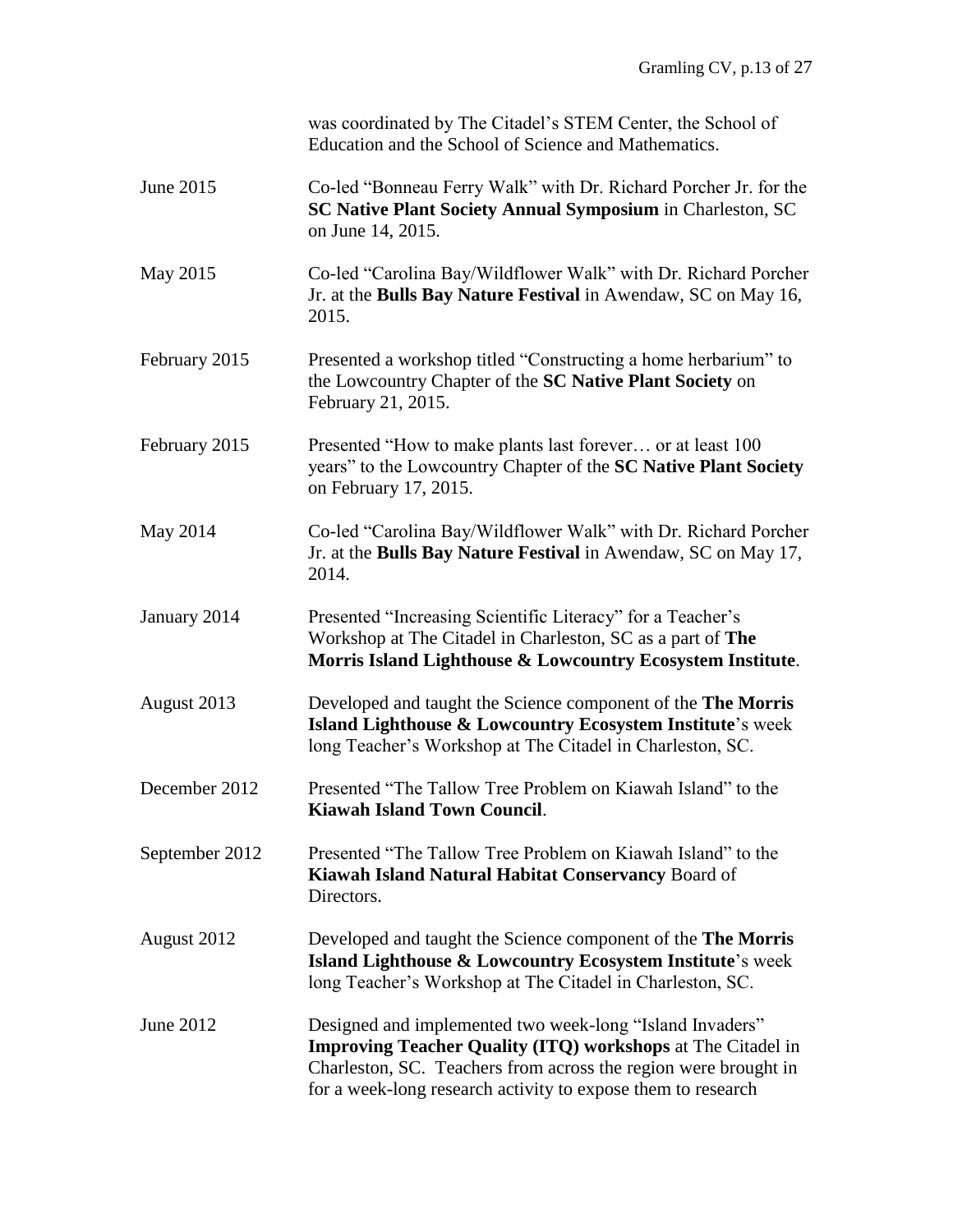|                  | technologies and methodologies as a model for conducting project-<br>based learning activities in their classrooms.                                                                                                                                                                                           |
|------------------|---------------------------------------------------------------------------------------------------------------------------------------------------------------------------------------------------------------------------------------------------------------------------------------------------------------|
| March 2012       | Presented "Vegetation Survey of Kiawah Island", to Kiawah Town<br>Council at Kiawah Town Hall on Kiawah Island, SC.                                                                                                                                                                                           |
| October 2011     | Presented "Lessons from the Teacher-Scholar Model" for a<br>Teacher's Workshop at The Citadel in Charleston, SC as a part of<br>the Morris Island Institute.                                                                                                                                                  |
| October 2011     | Presented "Invasive Plants on Kiawah Island", at Kiawah Town<br>Hall in Kiawah Island, SC.                                                                                                                                                                                                                    |
| October 2011     | Designed and led a Teacher's Workshop module on "Climate"<br>Change Data and Data Analysis" at The Citadel in Charleston, SC<br>as a part of the The Morris Island Lighthouse & Lowcountry<br><b>Ecosystem Institute.</b>                                                                                     |
| August 2011      | Developed and taught the Science component of the The Morris<br>Island Lighthouse & Lowcountry Ecosystem Institute's week<br>long Teacher's Workshop at The Citadel in Charleston, SC.                                                                                                                        |
| <b>July 2011</b> | Presented at The STEM Center of Excellence at The Citadel's<br>STEM Innovation Institute for K-12 Teachers on "Conservation"<br>Ecology in the Lowcountry of SC: Aliens, sea level rise and other<br>threats".                                                                                                |
| June 2011        | Developed and taught a lesson for a one-day Teacher's Workshop<br>for the Morris Island Institute's at Caw Caw Interpretive Center<br>in Ravenel, SC demonstrating the use of forestry methods as a way<br>of introducing various biological and mathematical concepts to<br>middle and high school students. |
| November 2010    | Developed and taught a lesson for a one-day Teacher's Workshop<br>for the Morris Island Institute's at The Citadel in Charleston, SC<br>focusing on the use of online data sources and using such data to<br>demonstrate scientific concepts and principles to middle and high<br>school students.            |
| October 2010     | Developed and taught a lesson for a one-day Teacher's Workshop<br>for the Morris Island Institute's at The Citadel in Charleston, SC<br>focusing on the use of real student research problems to<br>demonstrate ways of combining Math and Science content for<br>middle and high school students.            |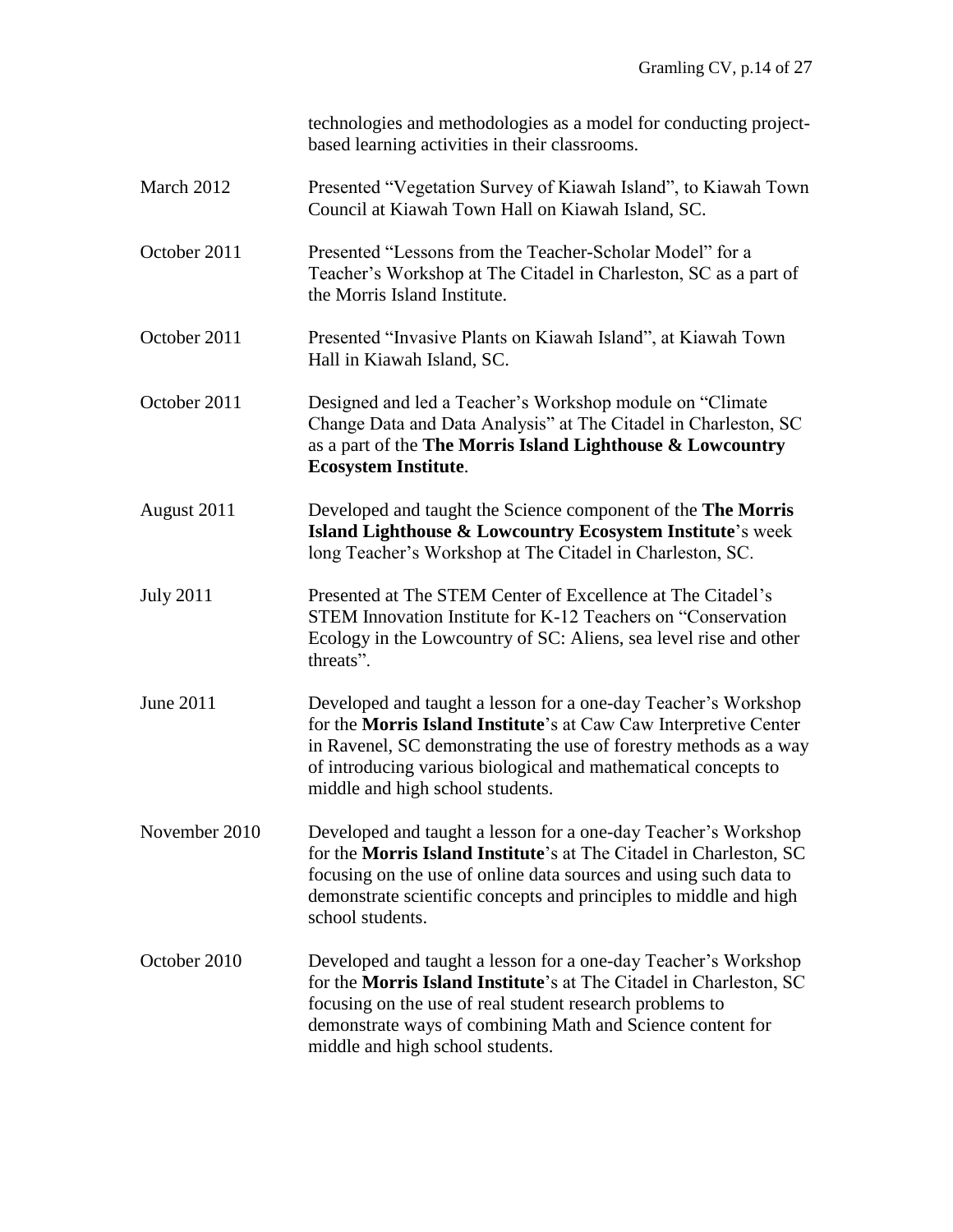| August 2010     | Developed and taught the Science component of the The Morris<br>Island Lighthouse & Lowcountry Ecosystem Institute's week<br>long Teacher's Workshop at The Citadel in Charleston, SC.                                                                                      |
|-----------------|-----------------------------------------------------------------------------------------------------------------------------------------------------------------------------------------------------------------------------------------------------------------------------|
| May 2010        | Presented a workshop entitled "Creating a Personal Herbarium" at<br>the 12 <sup>th</sup> Annual Symposium of the <b>South Carolina Native Plant</b><br>Society in Charleston, SC.                                                                                           |
| January 2010    | Presented on "Darwin and the Development of Evolutionary<br>Theory" at the Lowcountry Senior Center in Charleston, SC.                                                                                                                                                      |
| December 2009   | Presented on "Darwin and the Development of Evolutionary<br>Theory" at the Center for Creative Retirement in Charleston,<br>SC.                                                                                                                                             |
| <b>May 2009</b> | Assisted the Southeast Exotic Pest Plant Council's 11 <sup>th</sup> Annual<br>Conference in Georgetown, SC by co-leading a field trip to the<br>Francis Marion National Forest to look at the effects of non-native<br>plant species and their removal on the native flora. |
|                 | February - May 2009 Co-leader of the "Gardening with Natives" workshop at Mepkin<br>Abbey, Moncks Corner, South Carolina.                                                                                                                                                   |
| January 2009    | Presented a lecture for the SC Native Plant Society's monthly<br>meeting entitled "Don't pick your poison: poisonous plants of<br>South Carolina"                                                                                                                           |

### **Grants \_\_\_\_\_\_\_\_ \_\_\_\_\_\_\_\_\_\_\_\_\_\_\_\_**

### **A. External Research Grants \_\_\_\_\_\_\_\_**

#### 2020-2021 \$10,925 United States Department of the Navy

- Pondberry Mapping and Monitoring: Marine Corps Air Station Beaufort, SC – Year 5
- Cooperative Agreement N62470-16-2-9010 (Renewed)
- PI

2019-2020 \$10,925 United States Department of the Navy

- Pondberry Mapping and Monitoring: Marine Corps Air Station Beaufort, SC – Year 4
- Cooperative Agreement N62470-16-2-9010 (Renewed)
- PI

#### 2018-2019 \$10,925 United States Department of the Navy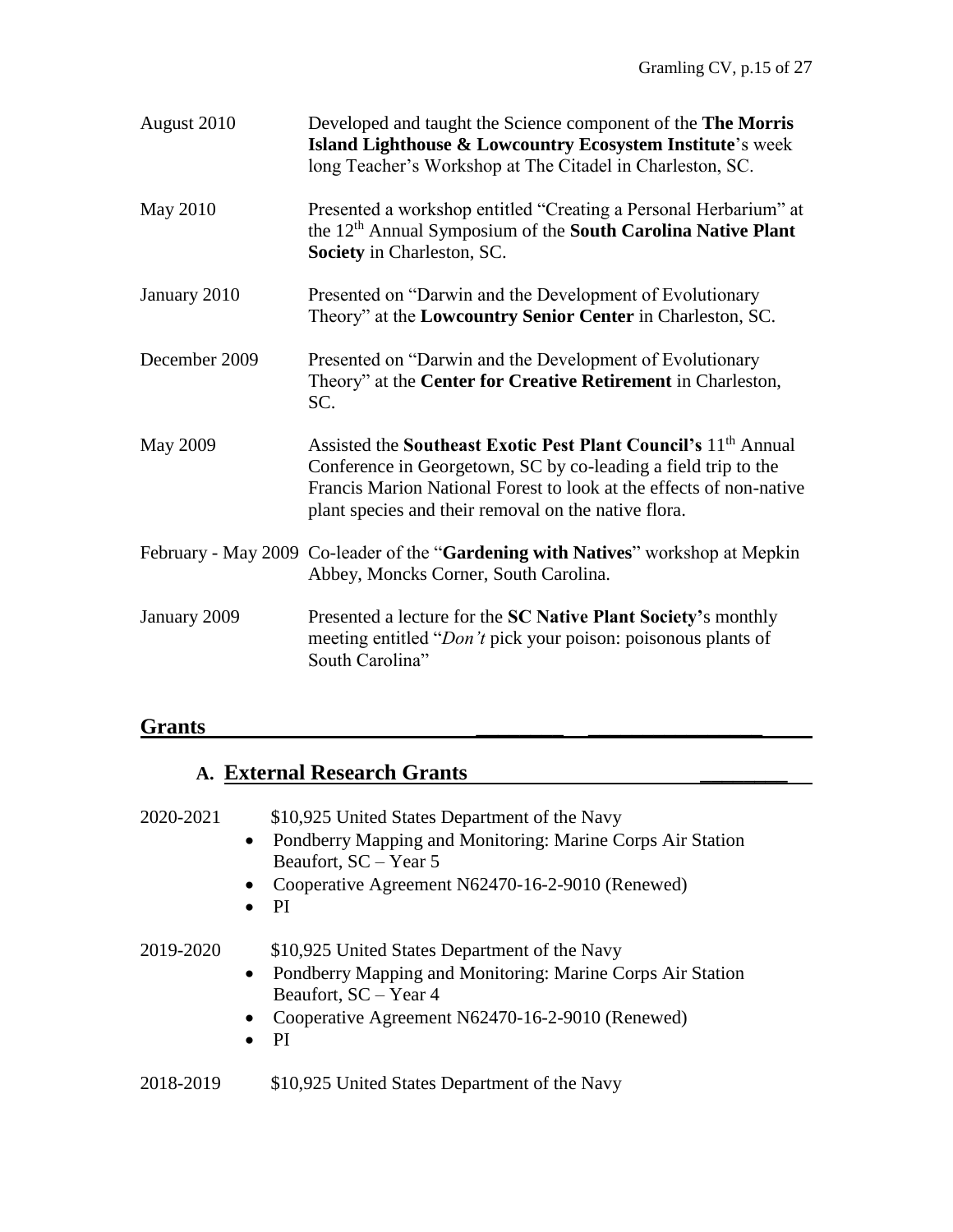|           | Pondberry Mapping and Monitoring: Marine Corps Air Station<br>$\bullet$<br>Beaufort, SC - Year 3<br>Cooperative Agreement N62470-16-2-9010 (Renewed)<br>PI<br>$\bullet$                                                               |
|-----------|---------------------------------------------------------------------------------------------------------------------------------------------------------------------------------------------------------------------------------------|
| 2017-2018 | \$10,925 United States Department of the Navy<br>Pondberry Mapping and Monitoring: Marine Corps Air Station<br>$\bullet$<br>Beaufort, SC - Year 2<br>Cooperative Agreement N62470-16-2-9010 (Renewed)<br>$\bullet$<br>PI              |
| 2016-2017 | \$10,925 United States Department of the Navy<br>Pondberry Mapping and Monitoring: Marine Corps Air Station<br>$\bullet$<br>Beaufort, SC<br>Cooperative Agreement N62470-16-2-9010<br><b>PI</b><br>$\bullet$                          |
| 2016-2017 | \$4,718 South Carolina Sea Grant Consortium<br>Does Soil Composition Significantly Influence Sweetgrass<br>(Muhlenbergia spp.) Phenotypes<br>Support for Undergraduate Student Research<br><b>Faculty Sponsor</b><br>$\bullet$        |
| 2015-2016 | \$14,382 United States Department of the Navy - Subcontract<br>Monitor and Maintain Lindera melissifolia: determination and findings<br>$\bullet$<br>at the MCAS Beaufort<br>Rare plant survey conducted by cadets<br>PI<br>$\bullet$ |
| 2014-2015 | \$9,488 United States Department of the Navy - Subcontract<br>Monitor and Maintain Lindera melissifolia: determination and findings<br>$\bullet$<br>at the MCAS Beaufort<br>PI                                                        |
| 2013-2014 | \$500 South Carolina Native Plant Society Community Grant<br>Funding to assimilate a donated herbarium collection from the College<br>٠<br>of Charleston into The Citadel Herbarium<br>PI                                             |
| 2013-2014 | \$8,679 United States Department of the Navy<br>Monitor and Maintain Lindera melissifolia: determination and findings<br>$\bullet$<br>at the MCAS Beaufort                                                                            |

• PI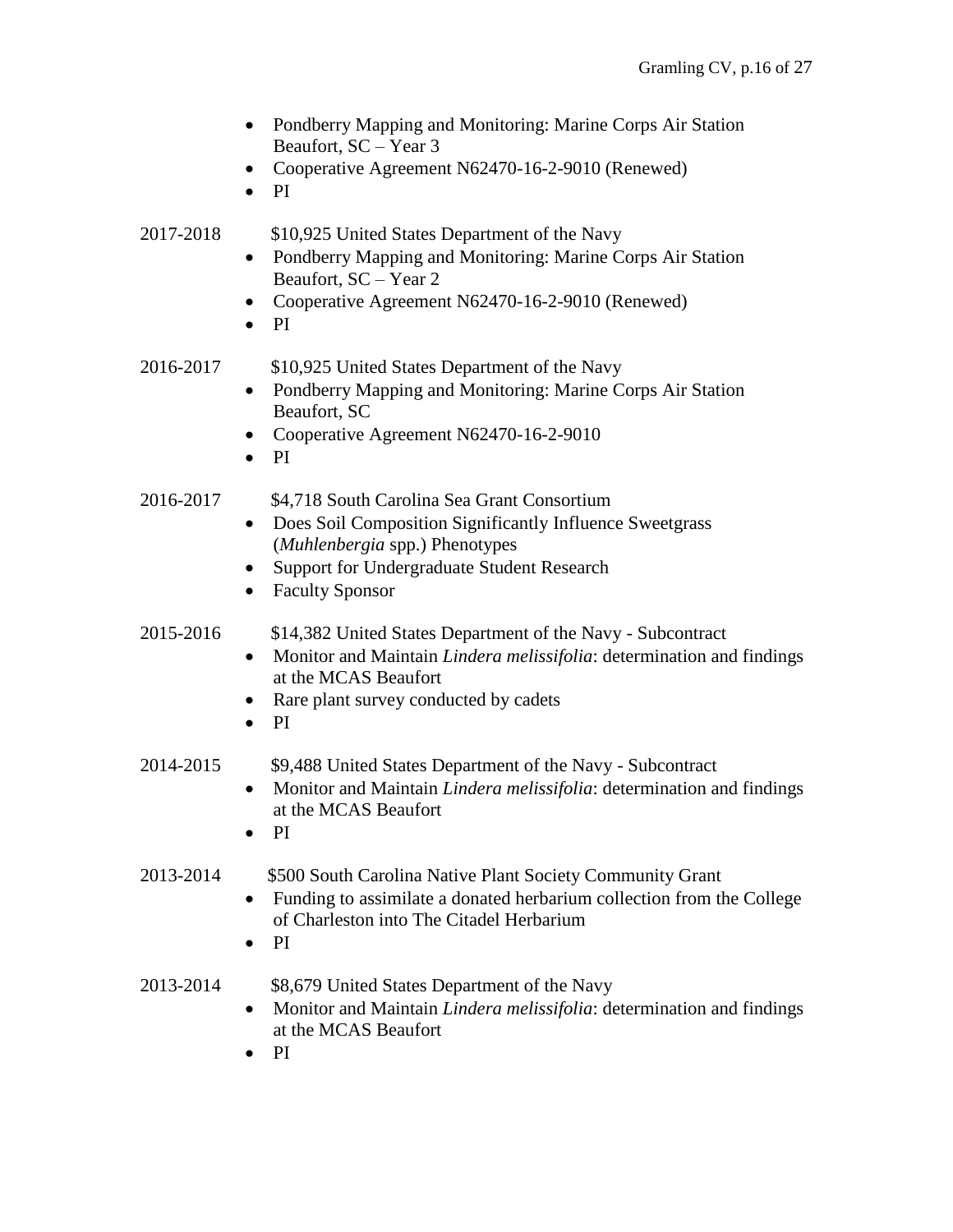| 2012-2013 | \$7,944 United States Fish and Wildlife / United States Department of<br>the Navy<br>Monitor and Maintain Lindera melissifolia: determination and findings<br>$\bullet$<br>at the MCAS Beaufort<br>PI<br>$\bullet$ |
|-----------|--------------------------------------------------------------------------------------------------------------------------------------------------------------------------------------------------------------------|
| 2011-2012 | \$7,944 United States Department of the Navy<br>Monitor and Maintain Lindera melissifolia: determination and findings<br>$\bullet$<br>at the MCAS Beaufort<br>PI                                                   |
| 2011-2012 | \$7,140 NASA (South Carolina Space Grant Consortium)<br>The Effects of Sea Level Rise on the Productivity of Hammock Islands<br>$\bullet$<br>in South Carolina<br>PI<br>$\bullet$                                  |
| 2009-2010 | \$23,171 USDA Forest Service<br><b>Status of Wetland Restoration Projects</b><br>$\bullet$<br>$PI - Cost$ -share Agreement<br>٠                                                                                    |
| 2009-2010 | \$34,000 USDA Forest Service<br>Monitoring the effects of Laurel Wilt Disease on plant communities in<br>٠<br>the Carolinas<br>PI<br>$\bullet$                                                                     |
| 2008-2009 | \$26,000 South Carolina Forestry Commission Sub Award<br>Investigating the effects of Laurel Wilt Disease on the plant<br>$\bullet$<br>communities of South Carolina<br>$PI - Sub Award$<br>$\bullet$              |
| 2008-2009 | \$11,151 United States Department of the Navy<br>Studying the effects of Laurel Wilt Disease at MCAS Beaufort and<br>conducting a floristic survey across the site                                                 |
| 2007-2008 | \$500 South Carolina Native Plant Society Community Grant<br>Funding to enhance the collections of The Citadel Herbarium<br>$\bullet$<br>PI<br>$\bullet$                                                           |
| 2004-2006 | \$24,000 (annually) NASA Earth System Science Graduate Fellowship<br>Funding for graduate research linking local plant community<br>$\bullet$<br>observations to remotely-sensed data in a GIS                     |
| 2004      | \$4,000 Alma Holland Beers Scholarship/Coker Fellowship<br>Summer research on species pool effects on local diversity                                                                                              |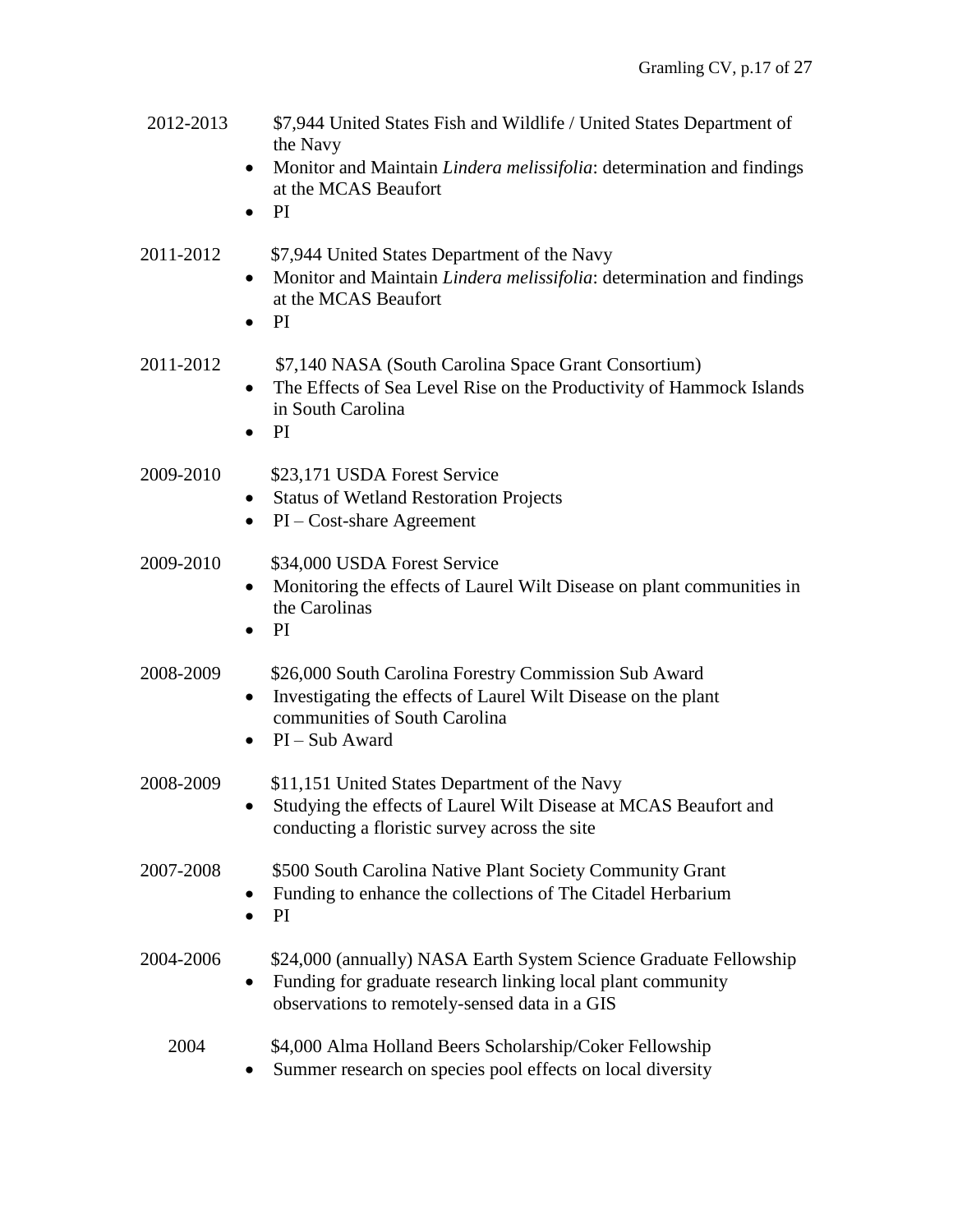| 2003      | \$4,000 Alma Holland Beers Scholarship/Coker Fellowship<br>Summer research on pond cypress savannas<br>$\bullet$                                                                   |
|-----------|------------------------------------------------------------------------------------------------------------------------------------------------------------------------------------|
| 2002-2003 | \$18,000 USDA-Forest Service challenge cost-share grant<br>Funding for the study of pond cypress communities of the Francis<br>$\bullet$<br>Marion National Forest, South Carolina |
| 2002      | \$3,500 Alma Holland Beers Scholarship/Coker Fellowship<br>Summer research on pond cypress savannas<br>$\bullet$                                                                   |

### **B. External Education Grants\_\_\_\_\_**

| 2018-2019 | \$40,000 Samuel Freeman Charitable Trust  |
|-----------|-------------------------------------------|
|           | Enlanding Dialogue Education through Luct |

- Enhancing Biology Education through Instrumentation
- 2013-2018 \$1,199,639 National Science Foundation Robert T. Noyce Teacher Scholarship Program
	- Recruit, Educate, Certify and Obtain New Teachers (RECON)
	- Senior Personnel (2013-2016), Co-PI (2016-2018)

#### 2013-2014 \$90,000.00 Commission on Higher Education - ITQ Grant • Developing Highly Qualified Science and Mathematics Teachers Through Project-Based Learning, Year 4

• Co-PI

#### 2012-2013 \$76,000.00 Commission on Higher Education - ITQ Grant

- Developing Highly Qualified Science and Mathematics Teachers Through Project-Based Learning, Year 3
- Co-PI

#### 2011-2012 \$52,160.00 Commission on Higher Education - ITQ Supplemental Grant

- Continuing Support for Science & Math Educators through Citizen Science activities
- Co-PI

### 2011-2012 \$76,000.00 Commission on Higher Education - ITQ Grant

- Developing Highly Qualified Science and Mathematics Teachers Through Project-Based Learning, Year 2
- Co-PI

### 2010-2011 \$95,000.00 Commission on Higher Education - ITQ Grant

• Developing Highly Qualified Science and Mathematics Teachers Through Project-Based Learning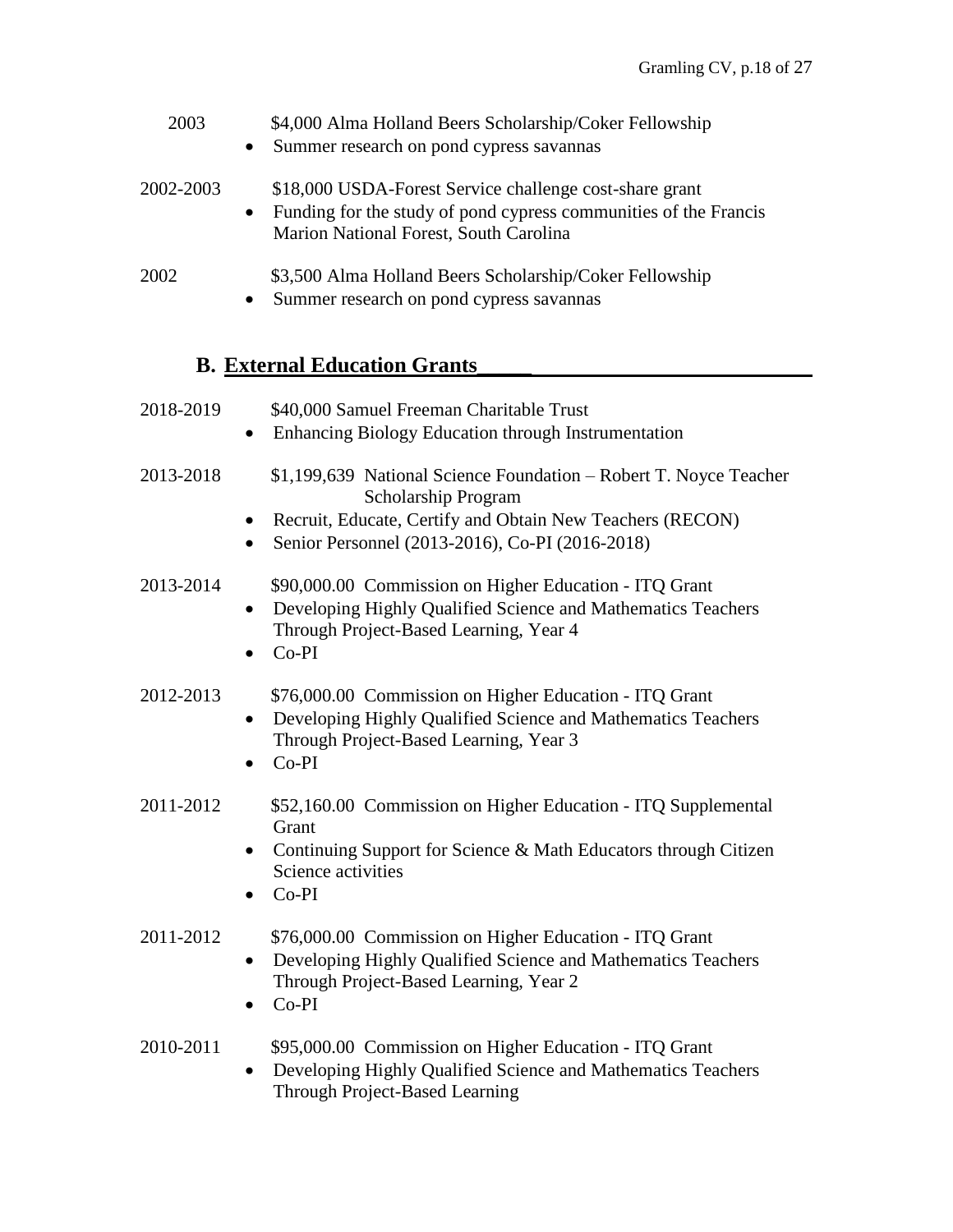• Co-PI

# **C. Citadel Foundation Research Grants \_\_\_\_\_\_\_**

| 2020-2021 | \$3,000 Citadel Foundation Faculty Research Grant<br>Supporting a rare plant species on private conservation lands<br>$\bullet$<br>PI<br>$\bullet$                                                 |
|-----------|----------------------------------------------------------------------------------------------------------------------------------------------------------------------------------------------------|
| 2019-2020 | \$3,000 Citadel Foundation Faculty Research Grant<br>How rare is the Riverbank Evening Primrose in South Carolina?<br>$\bullet$<br><b>PI</b><br>$\bullet$                                          |
| 2016-2017 | \$3,000 Citadel Foundation Faculty Research Grant<br>The Underlying Biology of Sweetgrass (Muhlenbergia spp.)<br>$\bullet$<br>PI.<br>$\bullet$                                                     |
| 2015-2016 | \$10,000 Citadel Foundation - Donor-sponsored Research Award<br>Undergraduate Ecological Research at The Citadel's Faircloth Property<br>PI<br>$\bullet$                                           |
| 2014-2015 | \$10,000 Citadel Foundation - Donor-sponsored Research Award<br>Undergraduate Ecological Research at The Citadel's Faircloth Property<br>$\bullet$<br>PI<br>$\bullet$                              |
| 2014-2015 | \$3,000 Citadel Foundation Faculty Research Grant<br>Monitoring plant community dynamics and the spread of Laurel Wilt<br>$\bullet$<br>Disease in South Carolina: Year 7<br><b>PI</b><br>$\bullet$ |
| 2013-2014 | \$10,000 Citadel Foundation - Donor-sponsored Research Award<br>Undergraduate Ecological Research at The Citadel's Faircloth Property<br>PI<br>$\bullet$                                           |
| 2013-2014 | \$3,000 Citadel Foundation Faculty Research Grant<br>Monitoring plant community dynamics and the spread of Laurel Wilt<br>Disease in South Carolina: Year 6<br>PI.                                 |
| 2012-2013 | \$3,000 Citadel Foundation Faculty Research Grant<br>Monitoring plant community dynamics and the spread of Laurel Wilt<br>$\bullet$<br>Disease in South Carolina: Year 5<br>PI                     |
| 2011-2012 | \$3,000 Citadel Foundation Faculty Research Grant                                                                                                                                                  |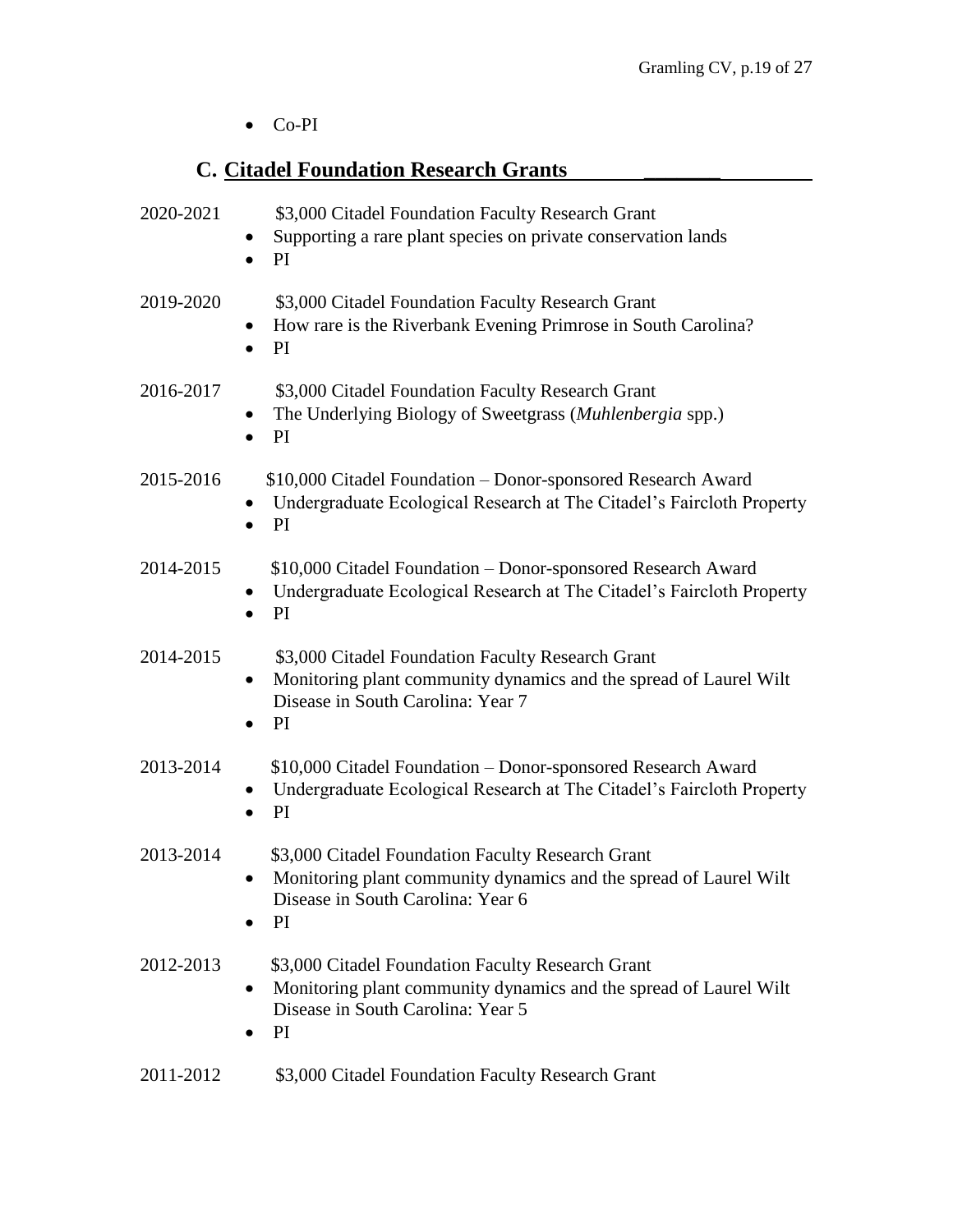- Monitoring plant community dynamics and the spread of Laurel Wilt Disease in South Carolina: Year 4
- PI

2010-2011 \$3,000 Citadel Foundation Faculty Research Grant

- Linking Light Availability to the Effects of Laurel Wilt Disease
- PI

#### 2009-2010 \$3,000 Citadel Foundation Faculty Research Grant

- Monitoring plant community dynamics and the spread of Laurel Wilt Disease in South Carolina: Year 2
- PI

#### 2008-2009 \$2,580 Citadel Foundation Faculty Research Grant

- A preliminary survey of Laurel Wilt disease in coastal SC
- PI

#### 2007-2008 \$3,000 Citadel Foundation Faculty Research Grant

- Floristic survey of the high-calcium plant communities of coastal South Carolina
- PI

#### 2006-2007 \$3,000 Citadel Foundation New Faculty Grant

- Floristic survey of the marsh islands of South Carolina
- PI

### **D. Citadel Foundation Presentation and Development Grants\_\_\_**

#### 2014 \$1,005 Citadel Foundation Research Presentation Grant

- Attended the **Association of Southeastern Biologists**<sup>75th</sup> Annual Meeting in Spartanburg, SC with six Citadel cadets April 2-4, 2014.
- "The short term effects of Laurel Wilt on Southeastern coastal plant species" was presented by cadet co-author Zach J. Brownlee.

#### 2014 \$1,024 Citadel Foundation Faculty Development Grant

- Attended the Joint Society Conference of the Society of Economic Botany and the Society of Ethnobiology, May 11-14, 2014 in Cherokee, NC
- Participated in a workshop to develop hands-on activities for Economic Botany courses (BIOL 419 & 519)

## **Professional Development Activities and Workshops\_\_\_**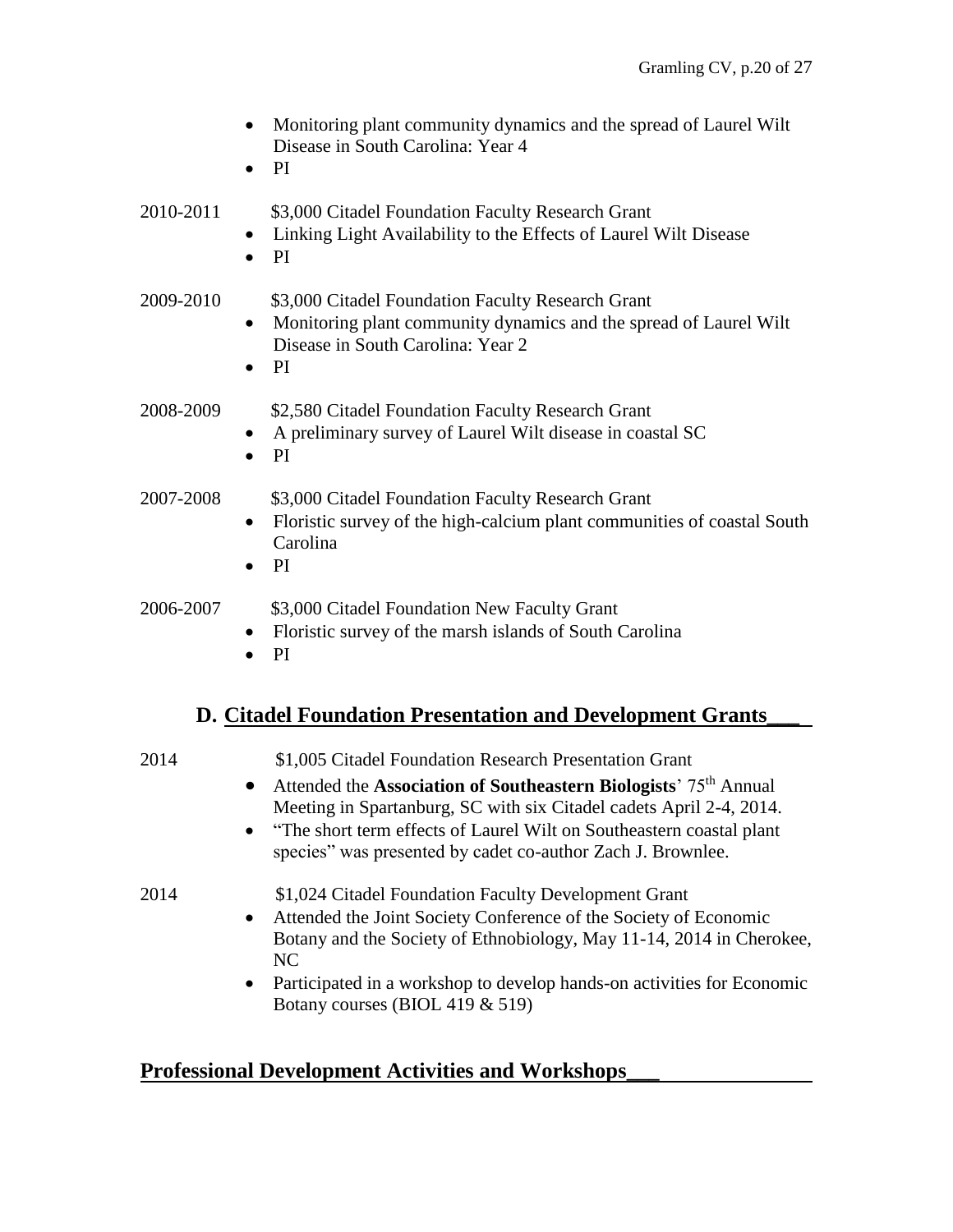# **A. Workshops and Meetings for Professional Development\_\_\_\_\_\_**

| September 2018 | Attended the Inaugural Update on Medical Cannabis<br><b>Conference</b> at the Medical University of South Carolina in<br>Charleston, SC on September 28, 2018 to stay current on economic<br>botany across the state.                                                                                                                               |
|----------------|-----------------------------------------------------------------------------------------------------------------------------------------------------------------------------------------------------------------------------------------------------------------------------------------------------------------------------------------------------|
| February 2017  | Participated in the 34 <sup>th</sup> Annual Chairpersons Conference, New<br>Orleans, Louisiana from Feb. 8-10 2017, including the New Chairs<br>Alliance Pre-Conference Workshop.                                                                                                                                                                   |
| August 2016    | Participated in and led a Citadel Biology Department Retreat at<br>Hollings Marine Laboratory on James Island, South Carolina.<br>Biology faculty worked together to review the "Vision and<br>Change" movement in undergraduate biology education and how it<br>could be incorporated into our curriculum.                                         |
| May 2014       | Participated in the ITQ (Improving Teacher Quality) Project<br><b>Directors Meeting</b> sponsored by the SC Commission on Higher<br>Education in Columbia, SC on May 30, 2014. I attended this half-<br>day workshop, so that I could learn more about the timeline,<br>priorities and process for applying in the next ITQ Grant funding<br>cycle. |
| April 2014     | Attended the Association of Southeastern Biologists' 75 <sup>th</sup> Annual<br>Meeting in Spartanburg, SC with six Citadel cadets.                                                                                                                                                                                                                 |
| November 2013  | Completed the Coastal Wetland Identification course put on by the<br>SC Department of Natural Resources as a part of their ACE Basin<br>Coastal Training Program.                                                                                                                                                                                   |
| September 2012 | Attended the South Carolina Exotic Pest Plant Council's Annual<br>Meeting at Hobcaw Barony, Georgetown, SC.                                                                                                                                                                                                                                         |
| April 2012     | Attended the Association of Southeastern Biologists' 73rd Annual<br>Meeting in Athens, GA with two Citadel cadets.                                                                                                                                                                                                                                  |
| April 2010     | Attended the Association of Southeastern Biologists' 71 <sup>st</sup> Annual<br>Meeting in Asheville, NC with two Citadel cadets.                                                                                                                                                                                                                   |
| April 2009     | Attended the Association of Southeastern Biologists' 70 <sup>th</sup> Annual<br>Meeting in Birmingham, AL                                                                                                                                                                                                                                           |
| April 2008     | Attended the Association of Southeastern Biologist's 69 <sup>th</sup> Annual<br>Meeting in Spartanburg, SC                                                                                                                                                                                                                                          |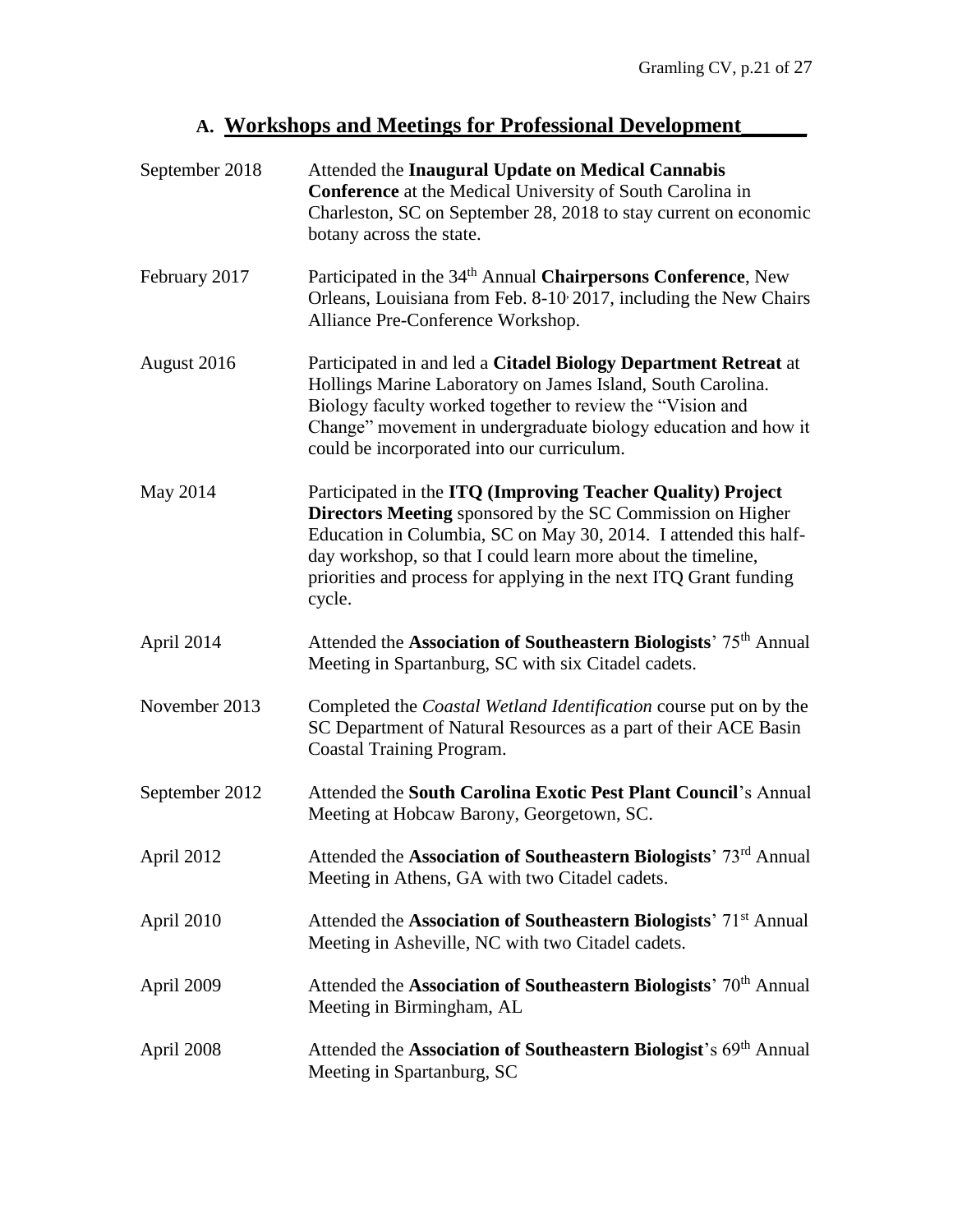| April 2007                                   | Attended the <b>SERNEC</b> workshop for herbarium curators at the<br><b>Association of Southeastern Biologist's 68th Annual Meeting in</b><br>Columbia, SC.                                                                                          |  |
|----------------------------------------------|------------------------------------------------------------------------------------------------------------------------------------------------------------------------------------------------------------------------------------------------------|--|
| February 2004                                | Developed models of fire dynamics for regional plant communities<br>at the Southeast Fire Regime Condition Class Reference Condition<br>Workshop sponsored by the USDA-Forest Service at Tall Timbers<br>Research Station, Tallahassee, FL           |  |
| November 2003                                | Facilitated a training workshop on VegBank, the vegetation plot<br>database of the Ecological Society of America's Panel on<br>Vegetation Classification, in Chapel Hill, NC                                                                         |  |
| September 2003,<br>March 2004                | Attended project design meetings in Santa Barbara, CA and<br>Arlington, VA for the VegBank national floristic database project                                                                                                                       |  |
| January 2002-<br>October 2002                | Participated in a series of workshops to develop a<br>"Knowledge Network of Biodiversity" at the National<br>Center for Ecological Analysis and Synthesis in Santa<br>Barbara, California                                                            |  |
| <b>June 2001</b>                             | Led a workshop at the First Annual Charleston<br><b>Connections: Innovations in Higher Education</b><br>Conference at the Citadel on the teaching of genetic<br>techniques to introductory Biology students using<br>models and hands-on experience. |  |
| <b>B. On-Campus Professional Development</b> |                                                                                                                                                                                                                                                      |  |

| March 2016    | Participated in and organized a workshop on the <i>Mastering</i><br><i>Biology</i> software package where Pearson publishing representative<br>Susan Coughlin demonstrated how existing online resources could<br>be used to assist The Citadel Biology Department in better<br>conveying content to the modern student; March 24 <sup>th</sup> 2016.                                                                                                             |
|---------------|-------------------------------------------------------------------------------------------------------------------------------------------------------------------------------------------------------------------------------------------------------------------------------------------------------------------------------------------------------------------------------------------------------------------------------------------------------------------|
| December 2015 | Participated in a Biology Department meeting on December 10,<br>2015 with Dr. Jane Ellis, the National Association of Biology<br>Teachers (NABT) President, and Anna Hiatt, Chair of the<br>Introductory Biology Task Force with NABT. The purpose of this<br>professional development activity was to learn about the current<br>"Vision and Change" movement in Undergraduate Biology and<br>determine how it might be integrated into our existing curriculum. |
| June 2014     | Participated in the first grant writing workshop offered by The<br>Citadel's Office of Grants Administration and Sponsored Programs<br>on June 27, 2014.                                                                                                                                                                                                                                                                                                          |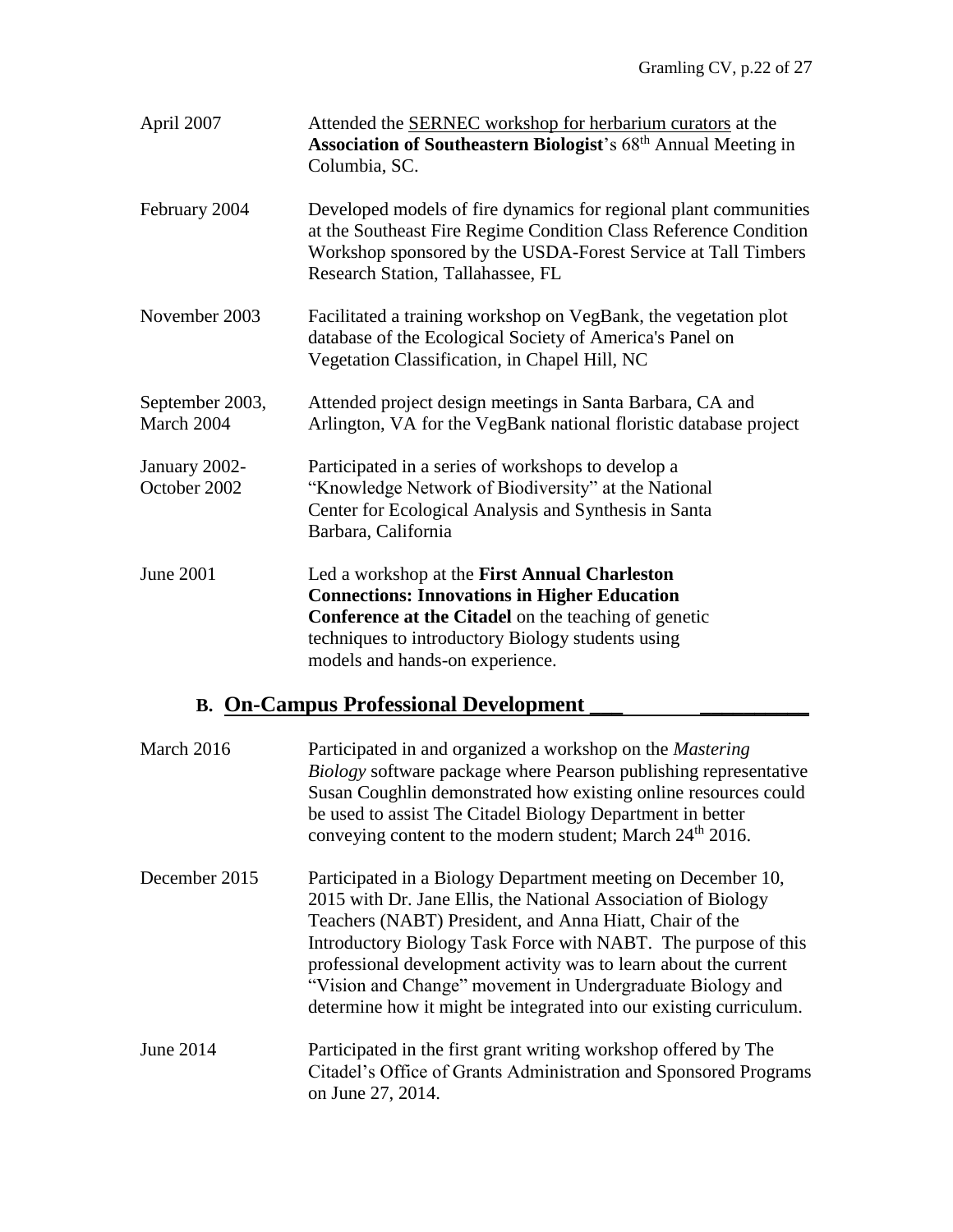April 2013 Met with Alice Hambright to train on LiveText software. After a couple of sessions in April 2013, I was able to review cadet and graduate student ePortfolios and upload materials into LiveText.

### **C. Professional Licensure and Certification \_\_\_\_\_\_\_\_\_**

| March 2016    | Completed Title IX training through The Citadel's Human<br>Resources Department.         |
|---------------|------------------------------------------------------------------------------------------|
| January 2016  | Completed Darkness 2 Light Training through The Citadel's<br>Human Resources Department. |
| December 2013 | Completed Title IX training through The Citadel's Human<br>Resources Department.         |
| October 2012  | Completed Darkness 2 Light Training through The Citadel's<br>Human Resources Department. |

## **Service\_Activities\_\_\_\_\_ \_\_\_\_**

### **A. Service to the College\_\_\_\_\_\_\_\_\_\_\_\_\_\_\_\_\_\_\_**

| $2020$ – Present | The Provost's Workload Task Force - faculty representative for the<br>Swain Family School of Science and Mathematics                                                                               |
|------------------|----------------------------------------------------------------------------------------------------------------------------------------------------------------------------------------------------|
| $2016$ – Present | Faculty Senate – Appointed Biology Representative                                                                                                                                                  |
| $2010$ – Present | Point of contact for The Citadel Foundation's Indian Hut/Faircloth<br>Property in Georgetown County, South Carolina                                                                                |
| $2008 -$ Present | Professional Education Board - Biology Representative                                                                                                                                              |
| $2019 - 2020$    | The Citadel's Master Plan Stakeholders Group - faculty<br>representative for the Swain Family School of Science and<br><b>Mathematics</b>                                                          |
| $2016 - 2017$    | Member of the college-wide Working Group for the Sustainability<br>and Environmental Studies Minor – The minor was approved in<br>Spring 2017.                                                     |
| 2016             | Participated in the Mechanical Engineering ABET Accreditation<br>site visit on November 7, 2016 to discuss the role of our Biology<br>for Engineers courses (BIOL $150/151$ ) in their curriculum. |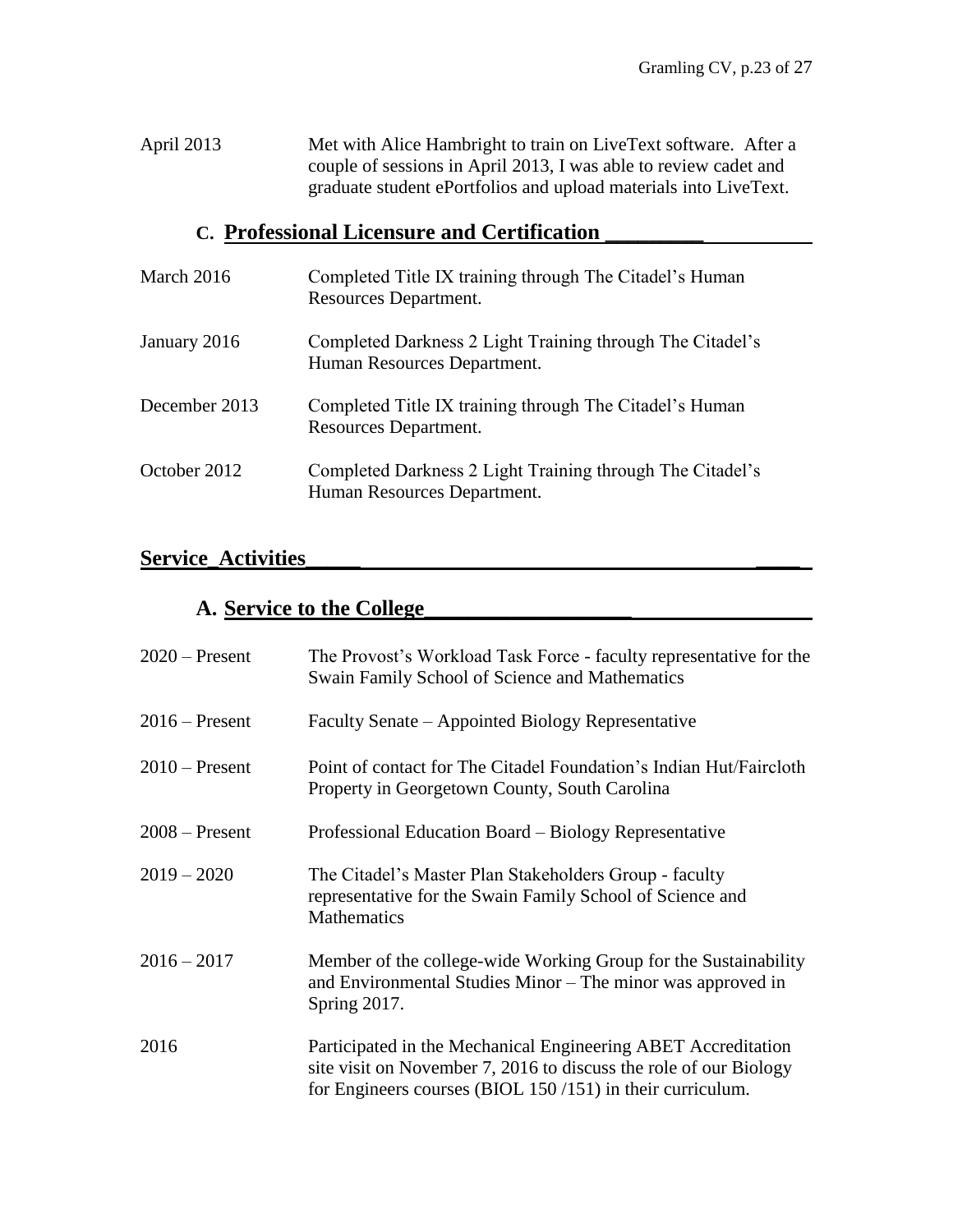| 2014-2015     | Faculty Employment Committee (Eliminated when The Citadel's<br>faculty governance structure changed in January 2016)                                            |
|---------------|-----------------------------------------------------------------------------------------------------------------------------------------------------------------|
| 2013          | Participated in the School of Education's NCATE Accreditation<br>site visit on February 25, 2013 to discuss the role of science<br>content in their curriculum. |
| $2011 - 2013$ | Scholarship Committee – At-Large Representative                                                                                                                 |
| $2010 - 2013$ | NCATE Steering Committee – Science Content Advisor                                                                                                              |
| $2007 - 2012$ | Financial Affairs Committee – At-Large Representative                                                                                                           |

# **B. Service to the Department\_\_\_\_\_\_\_\_\_\_\_\_\_\_\_\_\_\_\_**

| $2016 - 2018$ | Interim Department Head for Biology                                                                                                                                                                                                                                |
|---------------|--------------------------------------------------------------------------------------------------------------------------------------------------------------------------------------------------------------------------------------------------------------------|
| 2016          | <b>Bowers Research Presentation Award Committee Chair</b>                                                                                                                                                                                                          |
| 2016          | Biology Alumni Event – I scheduled and led an alumni outreach<br>activity in Duckett Hall where alumni were treated to a "virtual<br>walk in the woods." Richard Porcher and I presented on the local<br>ecology and our research for the group on April 16, 2016. |
| $2015 - 2016$ | Biology Department Equipment Committee Chair                                                                                                                                                                                                                       |
| 2015          | Biology Department Representative – I filled in for the Dept. Head<br>at the Spring and Fall 2015 meetings of The Citadel Science and<br>Mathematics Council (an advisory board to The Citadel's School<br>of Science and Mathematics)                             |
| 2015          | Biology Alumni Event – I helped to schedule and lead an alumni<br>outreach activity at Longwood Plantation in Huger, SC.                                                                                                                                           |
| 2015          | <b>Skanchy Biology Research Award Selection Committee Member</b>                                                                                                                                                                                                   |
| 2014          | Biology Alumni Event - I proposed, scheduled and helped to lead<br>a series of field trips at Caw Caw Interpretive Center that was<br>offered exclusively to Biology alumni, faculty and cadets.                                                                   |
| $2013 - 2014$ | <b>Biology Department Equipment Committee Member</b>                                                                                                                                                                                                               |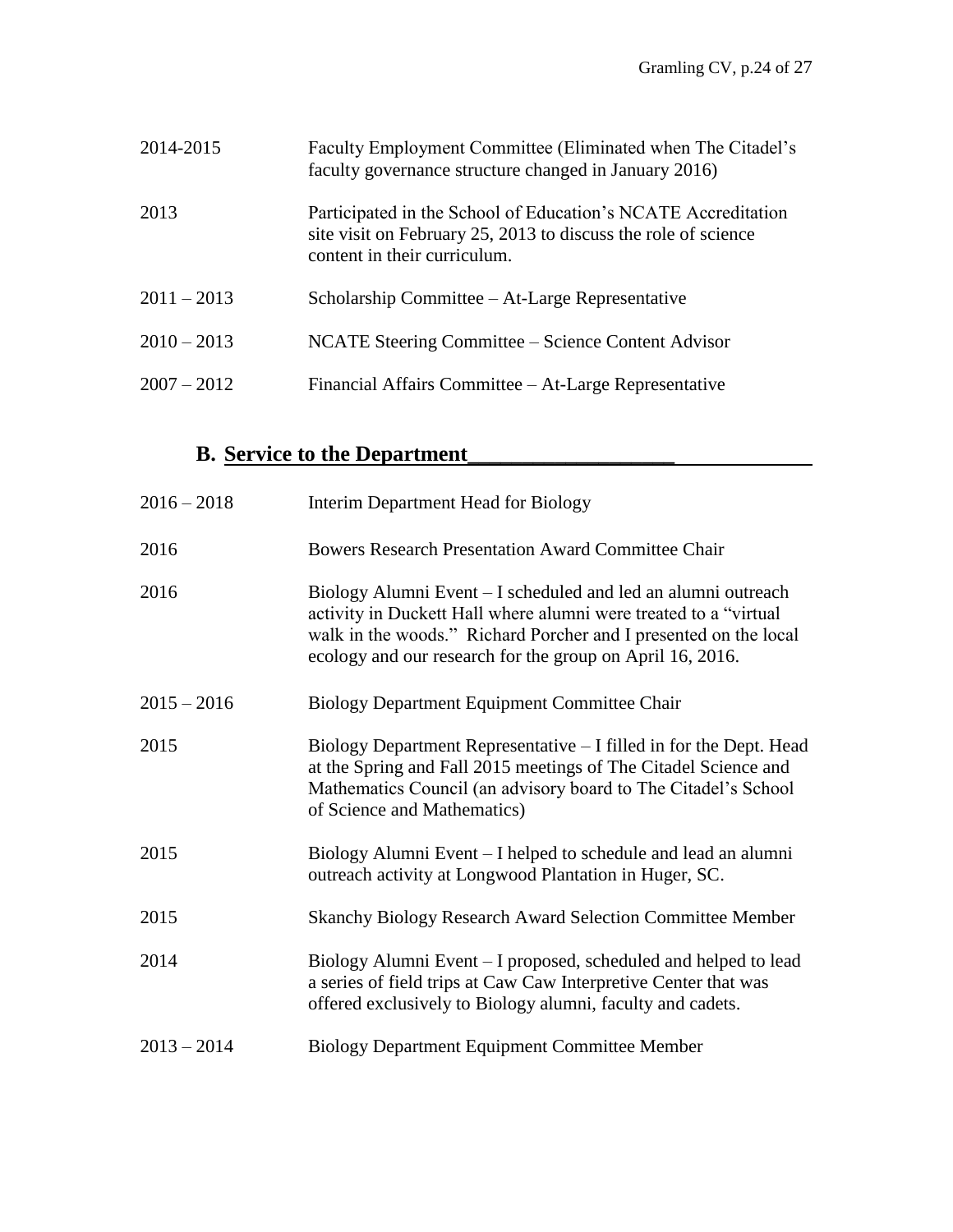| 2013          | Biology Alumni Event – I proposed, scheduled and helped to lead<br>a field trip to Sullivan's Island that was offered exclusively to<br>Biology alumni, faculty and cadets. This was the first of several<br>annual events used to reconnect with Biology alumni. |
|---------------|-------------------------------------------------------------------------------------------------------------------------------------------------------------------------------------------------------------------------------------------------------------------|
| 2013          | Attended the "Friends of Biology" (Biology advisory committee)<br>meeting on Oct. 5, 2013.                                                                                                                                                                        |
| 2013          | <b>Skanchy Biology Research Award Selection Committee Member</b>                                                                                                                                                                                                  |
| $2012 - 2013$ | Biology Department Equipment Committee Member                                                                                                                                                                                                                     |
| $2011 - 2012$ | Biology Department <i>ad hoc</i> Curriculum Review Committee<br>Member                                                                                                                                                                                            |
| $2011 - 2012$ | Biology Department Equipment Committee Chair                                                                                                                                                                                                                      |

# **C. Service to the Students**

| $2007$ – Present | Advisor to Undergraduate Students pursuing a Bachelor of Science<br>in Biology or a Bachelor of Science in Biology with a Teaching<br>specialization                                                          |
|------------------|---------------------------------------------------------------------------------------------------------------------------------------------------------------------------------------------------------------|
| $2008 -$ Present | Research Advisor to Cadets pursuing a Bachelor of Science in<br>Biology (29 student projects)                                                                                                                 |
| $2008 -$ Present | Research Advisor to Graduate Students pursuing a Master of Arts<br>in Biology (15 student projects)                                                                                                           |
| $2008 -$ Present | Advisor to all Undergraduate Students pursuing a Bachelor of<br>Science in Biology with a Teaching specialization                                                                                             |
| $2008 - 2015$    | Content Advisor to all Graduate Students pursuing a Master of<br>Arts in Teaching specializing in Biology                                                                                                     |
| 2013             | Graduate Committee member for Psychology graduate student<br>Lesleigh Patton. Her thesis titled The Human-Nature Relationship<br>and the Biophilia Hypothesis was successfully defended on April<br>23, 2013. |

# **D. Service to the Community**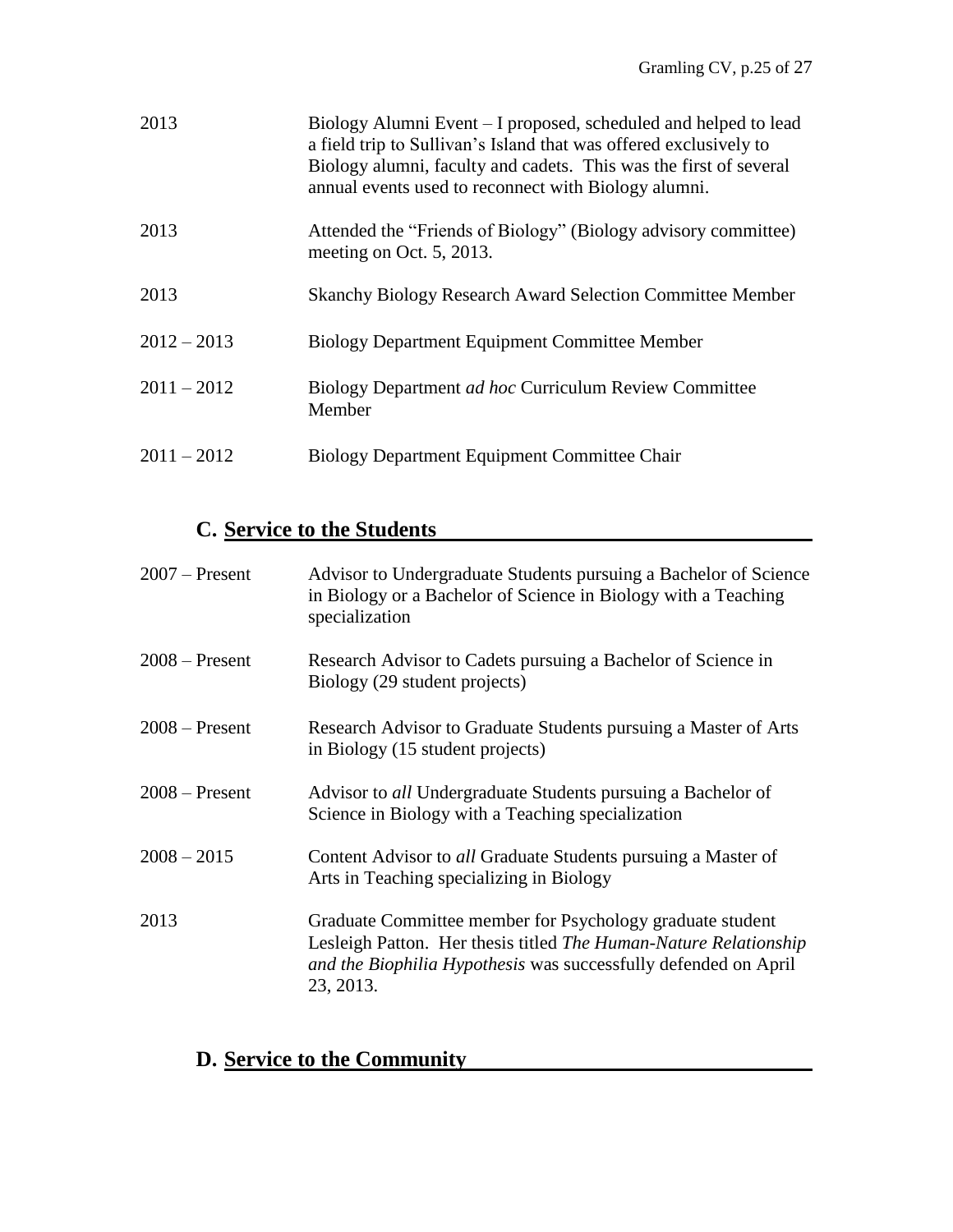| $2014$ – Present | Contributor to the Annual Bulls Bay Nature Festival in Awendaw,<br><b>SC</b>                                                                                                                                                                                                                                                                                                                                  |
|------------------|---------------------------------------------------------------------------------------------------------------------------------------------------------------------------------------------------------------------------------------------------------------------------------------------------------------------------------------------------------------------------------------------------------------|
| $2006$ – Present | Host for the monthly meetings of the Lowcountry Chapter of the<br>South Carolina Native Plants Society for over 12 years                                                                                                                                                                                                                                                                                      |
| $2010 - 2016$    | Frequent contributor to CHE-funded teacher workshops at The<br>Citadel. I have developed science content and occasionally<br>coordinated, a series of teacher's workshop sessions with The<br>Citadel School of Education. These interactions have led to class<br>visits and email consultations where I have been able to provide<br>supplemental content to Lowcountry middle and high school<br>teachers. |
| $2008 - 2015$    | Frequent contributor to the Lowcountry Master Naturalist program<br>conducted by Charleston Country Parks and Recreation and<br>certified by Clemson Extension Service.                                                                                                                                                                                                                                       |
| 2016             | Gave a guest lecture and interpretive walk on Edisto Island, SC for<br>the Edisto Island Open Land Trust on March 12, 2016.                                                                                                                                                                                                                                                                                   |
| 2013             | Attended The Nature Conservancy's Volunteer Day at Washo<br>Reserve in McClellanville, SC with a class full of Biology cadets<br>who participated in a cypress restoration project.                                                                                                                                                                                                                           |

# **E. Service to the Discipline**

| $2016$ – Present | <b>Associate Editor for <i>Native Plants Journal</i></b>                                                                                                                                                                                                |
|------------------|---------------------------------------------------------------------------------------------------------------------------------------------------------------------------------------------------------------------------------------------------------|
| $2007$ – Present | Curator of The Citadel Herbarium (CITA) – Provided outreach to<br>the local scientific community by maintaining voucher specimens,<br>sharing equipment and space (when available) with fellow<br>researchers, and assisting with plant identification. |
| 2014             | Reviewed the proposed Francis Marion National Forest<br>Management plan in a meeting with USDA Forest Service<br>employees in Moncks Corner on April 15, 2014.                                                                                          |
| 2013             | Expert Reviewer for the US National Vegetation Classification<br>system – Culminating in a two-day conference at the NC Botanical<br>Garden (Nov. 21-22, 2013)                                                                                          |
| 2012             | Grant Reviewer for National Fish and Wildlife Foundation                                                                                                                                                                                                |